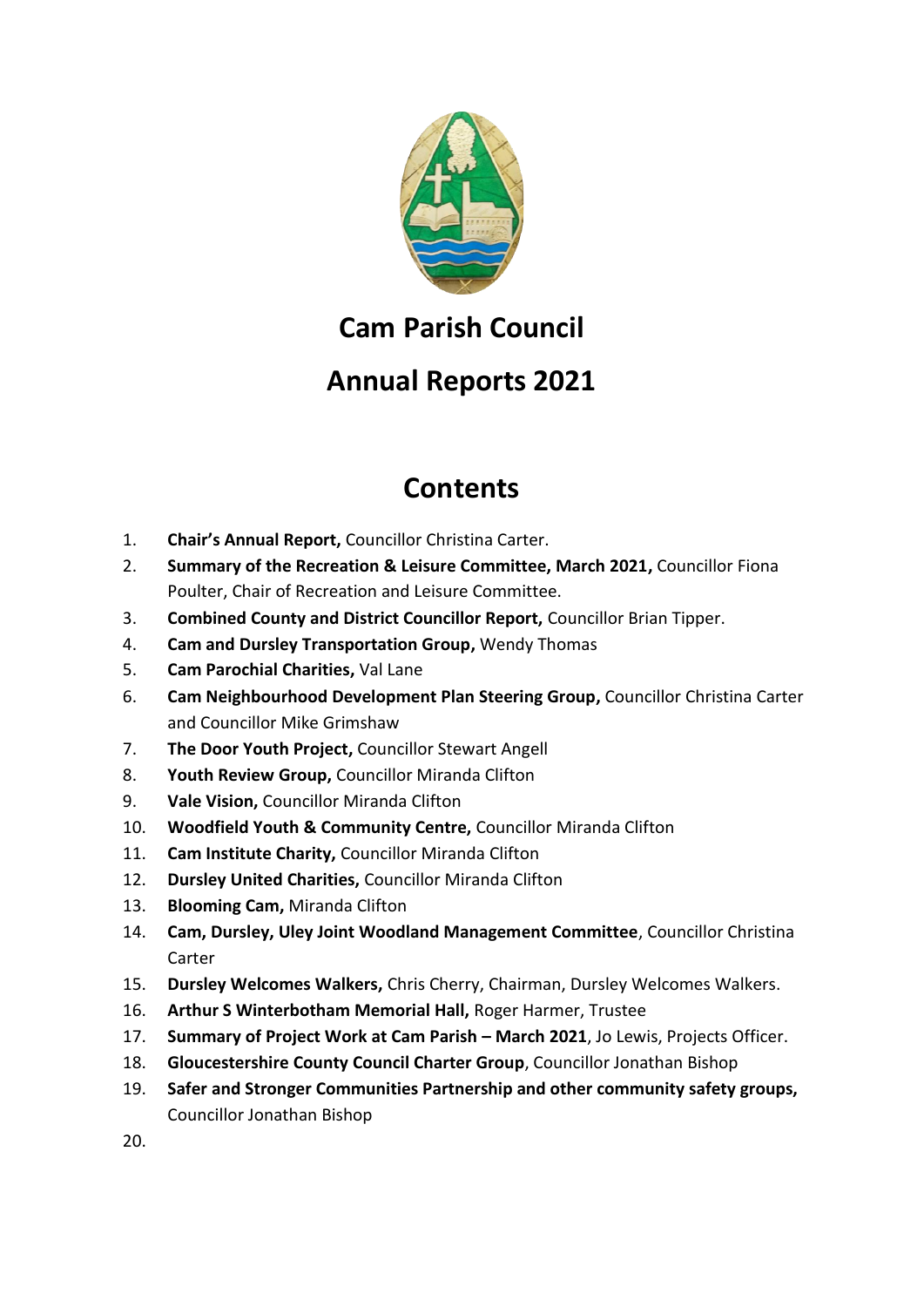#### **Chair's Report for the Annual Parish Meeting 2021**

It's been a year like no other and the pandemic has affected each and every one of us.

Last year our Annual Parish Assembly was suspended as was the Council Annual Meeting and Chairs and Vice-chairs were retained for the current year from the previous year.

The community was faced with the closure of parks and play facilities and VE, in May, day which was to be a big celebration became a different event made up of individual households or small socially distance garden parties.

We began to see tragedy and sadness in our community but one thing that shone out was the resilience within our village as spring progressed into summer.

Many Cam residents carried on working as key workers, at hospitals, surgeries, schools, supermarkets, on transport and so on. At the same time extraordinary numbers within our community offered commitment, time, and effort as volunteers.

Cam is proud to be the home of the community hub, GL11. Their coordinated efforts with volunteers meant that every street in Cam had a representative who could be called on if anyone wanted help. They allowed items, food, and prescriptions to be delivered where they were desperately needed. They ran a food bank and had response lines for those in need of someone to talk to. Our Council Clerk was given support from the Council to take part as one of those call responders.

Many people found their own ways of making a difference such as making masks or taking part in fundraising or just being a good neighbour.

The business of the Council carried on throughout the pandemic, with our staff working tirelessly from home for a large part of the year. Council meetings went online, the first virtual meeting taking place on 29<sup>th</sup> April, and agendas have been as busy as ever.

The memories of this initial period seemed to be dominated by the need for our office staff to produce many risk assessments and cleaning regimes.

Just before lockdown our office was buzzing with organising visits to the Roman Villa discovered on the new Bovis development at Box Road. We were on the point of taking delivery of information boards from the archaeological services company that were carrying out the dig just before our office had to close.

We were also addressing issues with parking at Cam and Dursley station, a problem that has gone away for the time being but still on the agenda for the future.

The work on improvement plans for Jubilee Field has carried on being progressed throughout the year. Having some extra time has also allowed a coherent plan to be developed for Rackleaze, our local nature area in the heart of Cam.

In May the Council was able to distribute grant funding to Kingshill House, Cam Sports Club, Dursley and District Good Neighbours, Great Western Ambulance, GL11, the Friday lunch club and The Door, Youth Services. A later round granted funding to Arthur Winterbotham Memorial Hall, Cam and Dursley Creatives, Cotswold Vale Talking News and GL11.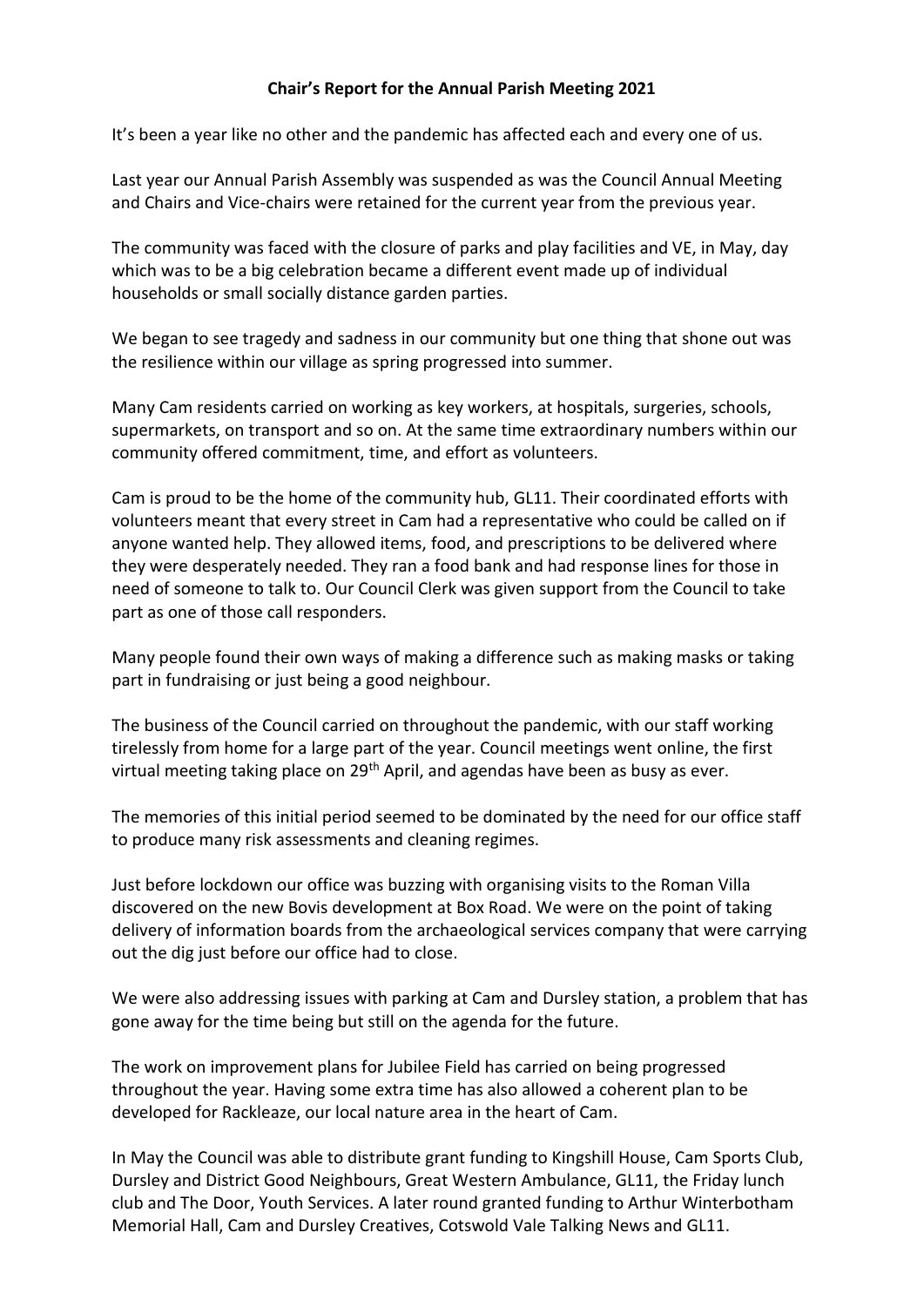Closure of the offices made it an ideal time to get the render repaired on the outside of the building – a job that was done under the warranty agreement.

Hopton Road Memorial also got a makeover in October with new planters, repair to steps and cutting back of foliage.

Another downside of Covid has been that many things have been cancelled – like the Christmas Light on event. Cam traders have struggled throughout, and Cam Parish Council were pleased to help by funding Christmas trees for the stores. I am pleased to say that many householders in Cam put lots of lights up in their own homes, both inside and out, which brought cheer to many.

Trees have been in the spotlight this year with Ash dieback causing concern everywhere. It was with regret that we lost many trees on Cam Pitch and around the area to GCC's highways team's strategy for dealing with the issue. We have also commissioned a tree survey to identify and assess trees on Cam Council land that might be an issue now or in the future.

Our planning committee Councillors have continued to be vigilant to new potential site applications because housing developers have not stopped for Covid. Our policy at the Council is to start negotiations with these companies early in the process to ensure that they take direction from Cam's Neighbourhood Development Plan.

The Plan was passed by the Environment committee in February 2020 and was to go to Referendum in May 2020 but that was postponed taking place this May instead. Nevertheless, the Plan, adopted by Cam Parish Council, still carries substantial weight which is supported by Stroud District Council.

The Council and the NDP steering group were more than proud that our Plan was shortlisted as a finalist in the recent Regional Royal Town Planning Institute awards.

However, the planning committee experienced a major blow in September with the extremely sad loss of our planning Chair and one of our most longstanding and devoted councillors and previous Chairman of Council, Brian Whatling, who died in September. Those who could, and that was most Councillors and staff, attended his funeral on 2nd October standing in the church yard in accordance with Covid rules at the time.

While Covid has been an awful experience, many good things have come out of this year that we can hang on to.

Many residents have been going out for regular walks and getting to know the local area better, for example. Many have expressed an even greater appreciation of Cam and its surrounds.

This has also brought pressures for some councillors, those who sit on the Cam, Dursley and Uley Joint Woodlands Committee and the Stinchcombe Hill Trust for example, because of unprecedented numbers of visitors taking to our beauty spots, causing erosion issues in some cases and car parking issues.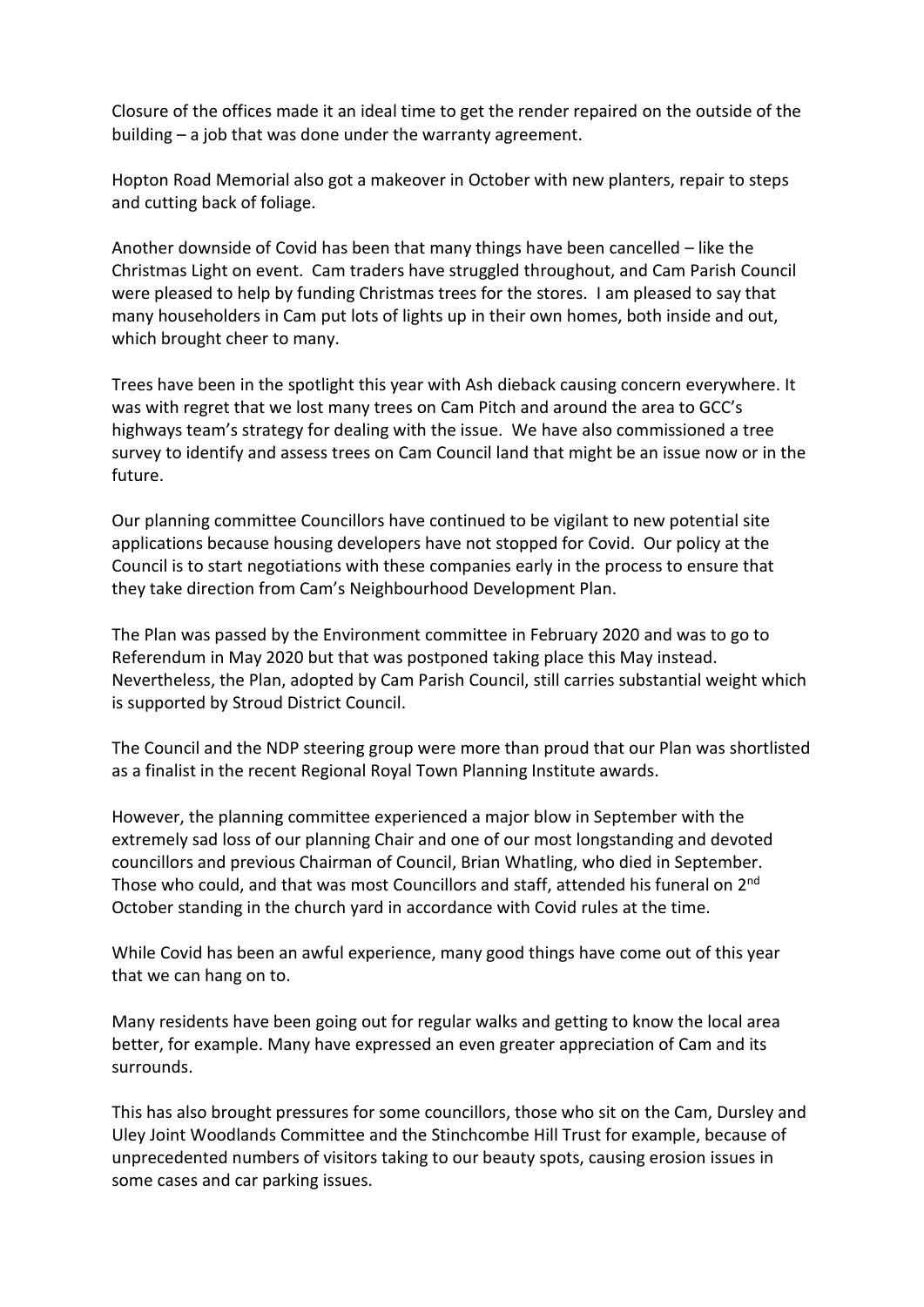Our Councillors serve the area in many ways and sit on many different committees. Their annual reports will be found alongside this one and those from our Chair of Recreation and Leisure and Chair of Planning and Highways.

One of the things we would like to do this year is attract even more community minded volunteers to represent Cam on our Council.

Councillor Christina Carter, Chair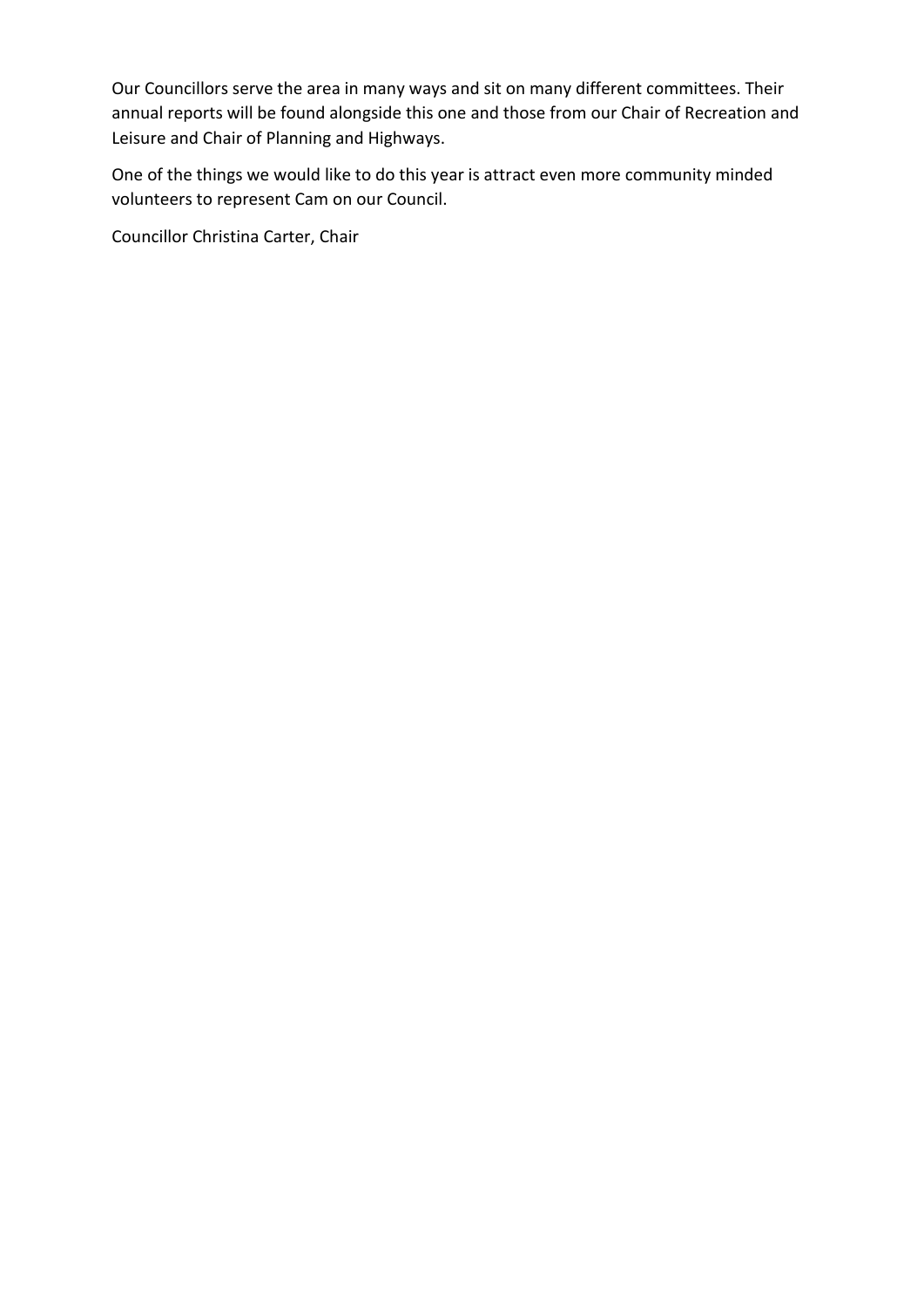## **Summary of the Recreation & Leisure Committee, March 2021**

The Jubilee Field regeneration commenced with setting up an advisory committee which came up with a five-year plan of enhancements and updates.

We held two consultations with the residents on designs and aspirations for Jubilee Field which were met very favorably. The first year of our five-year plan has been accepted by the full council committee. Due to Covid 19 the projects have been held up to a degree, but we are pressing forward with the plans and have completed our first Project, to widen the main entrance and install a new pedestrian path.

Tenders for a new altered direction perimeter footpath around to right hand side of MUGA has been awarded but work will not commence until September due to contractor's workload.

Tenders for the fencing around the Skate park are due to be sent out soon (which will keep dogs and small children out of the area) which was one of the most requested things to be done at Jubilee.

Tenders will be invited from providers of playgrounds for design and specification of a new fenced children's playground at Jubilee with the input of the R&L committee. Unfortunately, due to Covid we may find it difficult to get any grant funding, so this part of the regeneration may take a little longer.

Joanne Lewis our project officer has an enormous task in front of her. I would like to thank her for her dedication and enthusiasm to this project and know she will endeavor to bring Cam Parish a much-enhanced facility.

Persimmon Builders have put in an application to build houses on the fields in front of Jubilee field and our request that an access road from the main Dursley road goes directly towards Jubilee field and they build a dedicated car park for our use with access across Everside lane to Jubilee field. This has been included on their plans submitted to Stroud District Council.

We have done several maintenance jobs on Jubilee field and playgrounds. The chain link fencing at the bottom of Jubilee has been replaced with post and rail fencing, sheep fencing attached for the benefit of our dog walkers, stopping dogs being able to gain access to the adjoining field to the motorway.

Approx. 80 small saplings have been planted and old dead trees have been removed around Jubilee field.

Cam Parish Council have undertaken a tree survey of all trees on council land and tree maintenance will commence in spring his year.

The new ball stop fencing had been erected with the help of grants, all waste bins have been replaced and extra bins installed at Jubilee Field, all bins can also be used for Dog waste and general waste.

The new bins are larger and fully enclosed.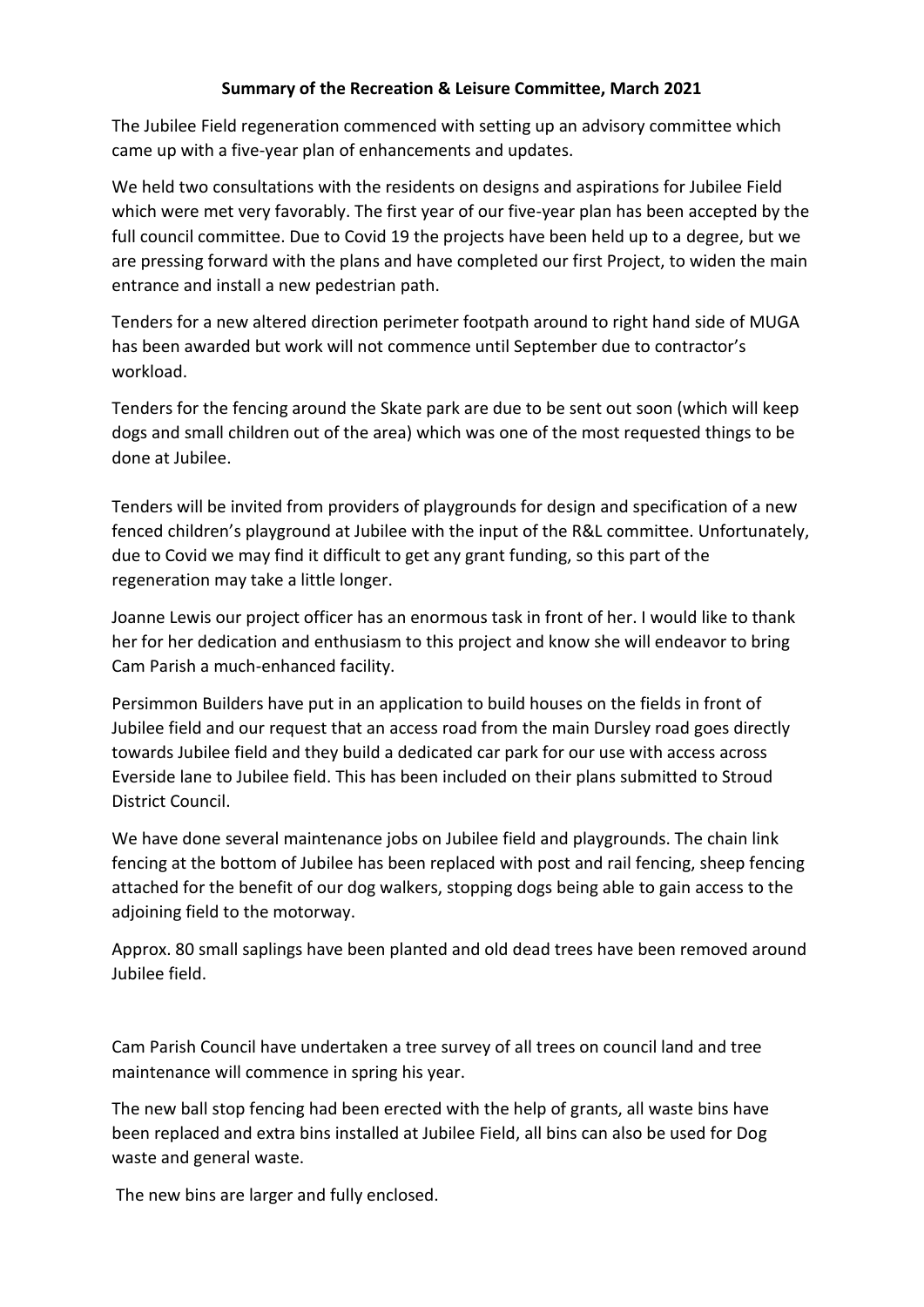We have also cleared brambles that have encroached over the second entrance area for parking of maintenance equipment, it is part of our five-year plan to lay new hardcore chippings to this area.

Allotments are very popular at the moment, with Coronavirus more people seem to want allotments for growing fresh veg, With the lockdown people have had more time to attend their allotments.

We have split several very large allotments in half, this gives more residents a chance to be given an allotment.

Rackleaze reserve has had some work done by Stroud Valleys projects but due to Covid 19 little has been done in 2020.

Cllr Jon Fulcher has taken Rackleaze on as a project and been working with contractors on clearance of site, ready for the tender to manage the site for the next two years to be sent out.

We will talk to Tesco regarding renewal of contract with CPC due 2023. If any residents would like to volunteer to help at the site, please contact projects officer in the parish office.

Dealing with Covid 19 virus has been challenging for everyone, staff have produced signage for all Playgrounds, Jubilee Field, and allotments with the help of Dave Howse (Handyman} to put them up. At this present time, we are still coming out of lockdown and it is going to be a while before we know what life will be like for us all.

I would like to thank Jenny and all the staff during this difficult time who have done so much behind the scenes to keep the Parish Council running.

Also, I would like to thank my Vice –Chair Jon Fulcher who is providing us with his invaluable knowledge on many subjects and all the Councillors and staff for their help and dedication to Cam Parish.

Councillor Fiona Poulter, Chair of Recreation and Leisure Committee.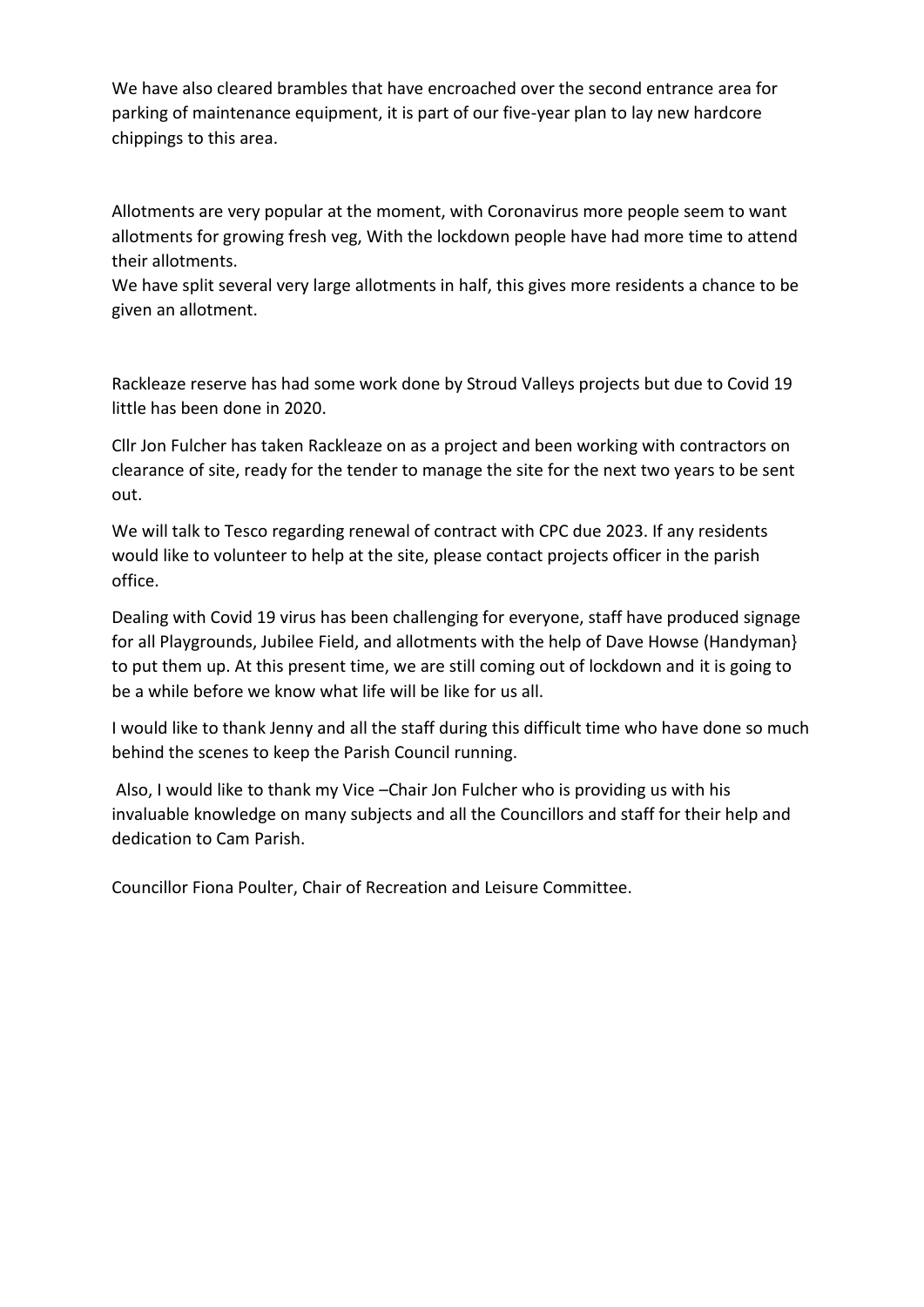#### **Combined County and District Report 2020 to2021.**

I decided to write this way because the main topic for the year has been about Co V and how it was dealt with by the County and District Councils in conjunction with Parish, Town Councils, Charities, Volunteers, The Trade, and Individuals together with Grants and Donations received to assist those that needed it the most.

There is absolutely no doubt in my mind that in many ways the County, collectively, was and is a leading light to the rest of the country in getting things done. With funding from Central Government assisting businesses, large and small, wherever they could

We now have the final accolade of the inoculation programme being rolled out where, once again, we are leading the Country with the pace it is being delivered at.

Residents should be assured to a near perfect degree that we have and always will have your interest at heart.

Councillor Brian Tipper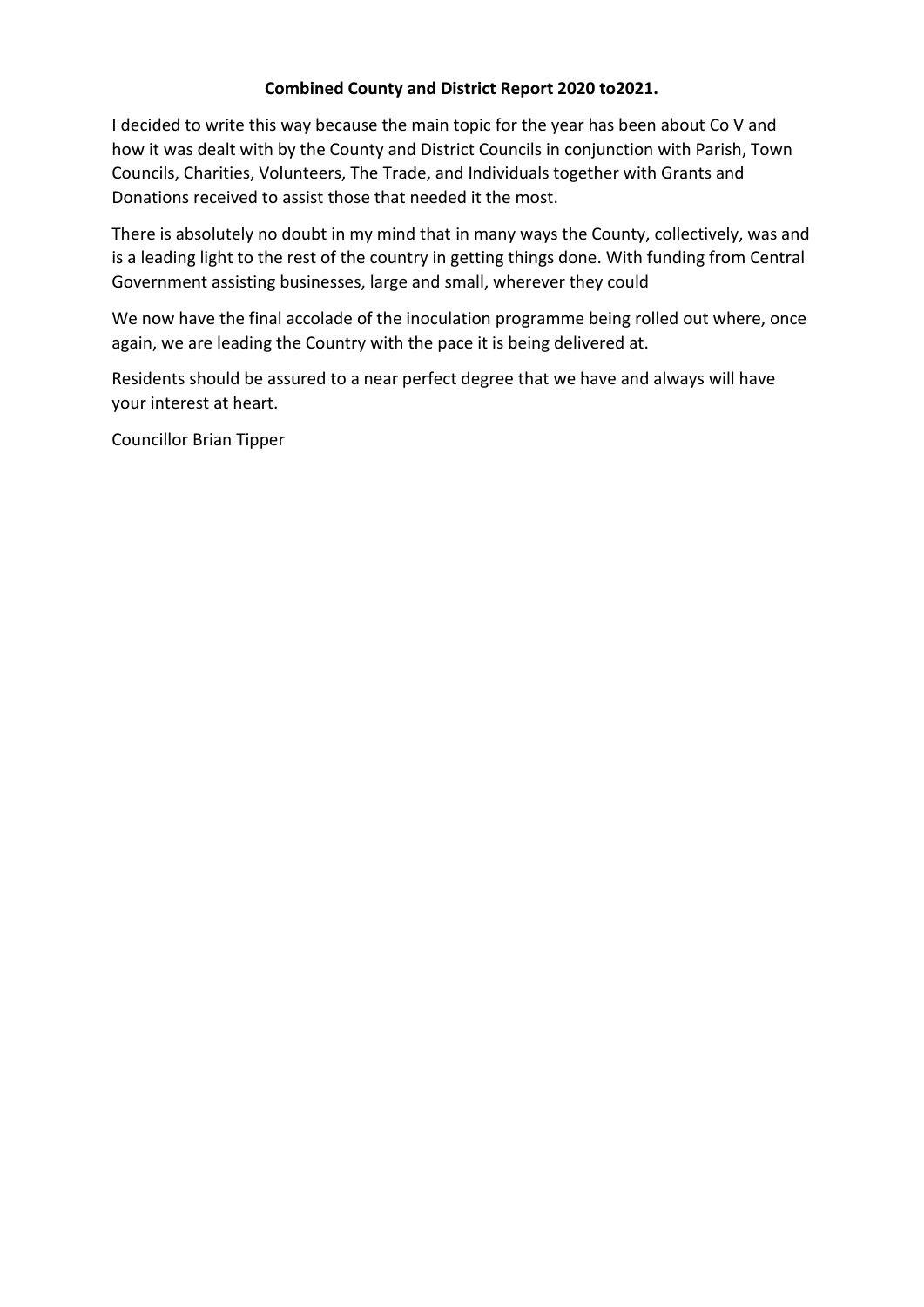#### **Cam and Dursley Transportation Group.**

We held a public meeting on Saturday 7 March 2020, to discuss various transport issues and to gauge support for an informal car sharing scheme, focusing in the first instance on sharing lifts to and from Cam and Dursley Railway Station. Alas, within two weeks of our meeting the country went into lockdown and any discussion of car sharing is of course on hold.

For the rest of the year, we continued to keep residents updated on Covid-19 related changes to rail and bus timetables, the development of Bristol Community Transport taking over the 62-bus route, and, most importantly, the installation of Real Time Indicators at both Cam and Dursley Railway Station and May Lane bus station in Dursley. These will finally give bus users the confidence to know when (if) their bus is going to arrive.

We hope to be able to consider a meeting later in the year, pending progress on Covid-19 and coming out of lockdown. We are also keen to update the photographs and noticeboards at Cam & Dursley Railway station once we are able to do that type of outdoor activity.

Wendy Thomas, on behalf of Cam and Dursley Transportation Group

<https://camanddursleytransportationgroup.weebly.com/>

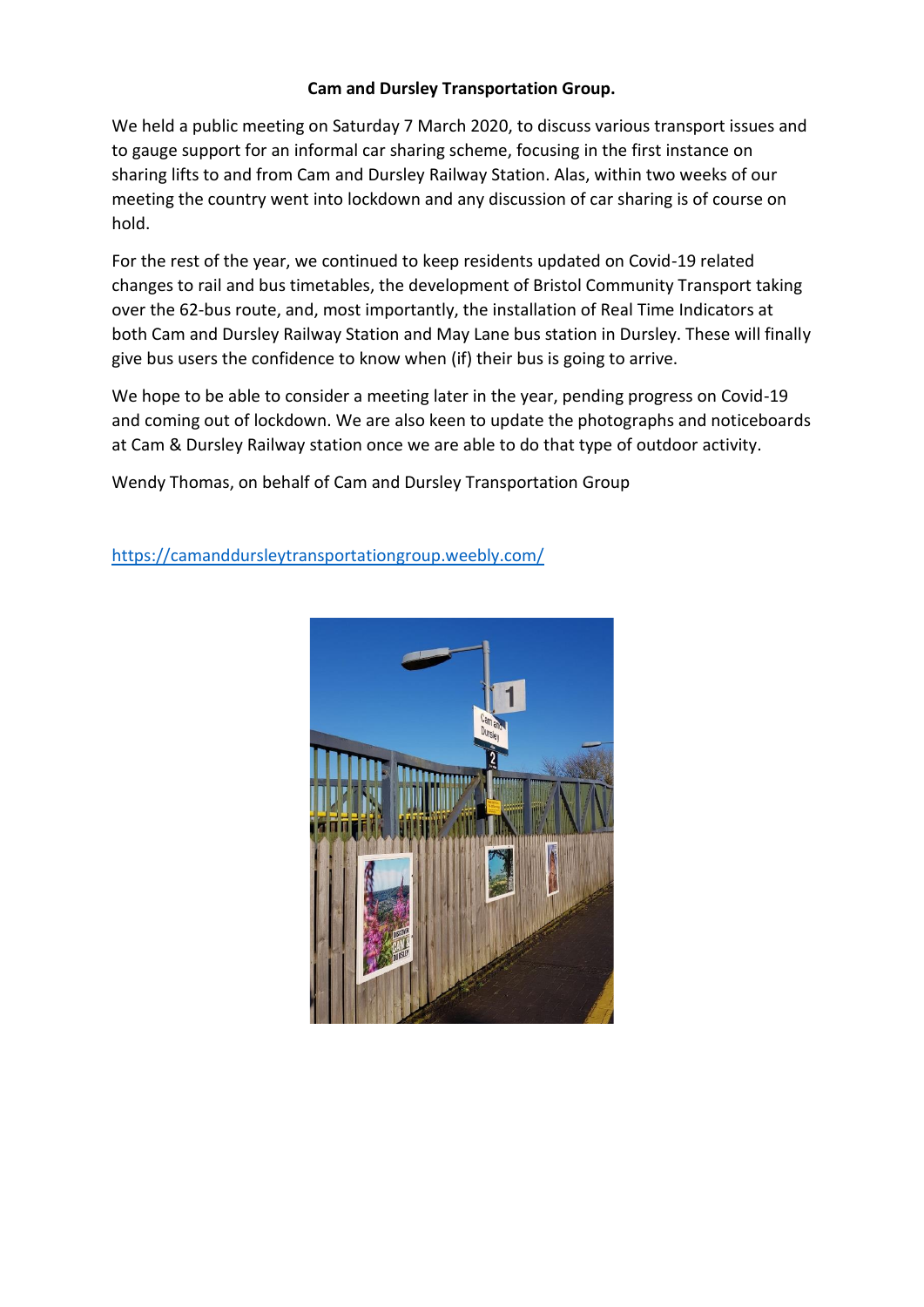## **Cam Parochial Charities AGM report**

This charity was formed in 1969 by the amalgamation of 6 local charities, which originated from endowments in wills made between 1664 and 1855.

In 2014 another small local charity (Richard Hicks charity) was amalgamated into Cam Parochial Charities.

The object of the charity is to dispense funds to relieve need for the people living in the parish of Cam. NOWADAYS grants are given to those in need and to organisations providing help/activities/services for children and others in need in the parish.

As well as the hereditary endowments, the charity receives an annual grant from The Haberdashers Company in the city of London this total amount is £1600. So, this is not a wealthy charity but tries to help those who request it.

Meetings are held usually twice a year plus the AGM. 2020 being a very disruptive year for all. We have managed a few meetings with Zoom.

Two longstanding trustees retired, and two new trustees were appointed in their place. At the AGM (zoom) Ian Robinson was voted as Chairman and it was agreed that no vice chairman was needed on such a small committee.

The grants given have been many including some grants for families in need who have come to the notice of the Vicar of St George's other group grants include GL11, Arts project Love Art for 14 to19 year olds 3 D advent calendar the Quarry Christmas Community projects, pop up creative cafe, Cam Hopton school and individual who need help. Along with other groups who have asked.

Our new clerk has been busy with a new email address and posters making the charity more visible and is also building a Facebook page.

Val Lane

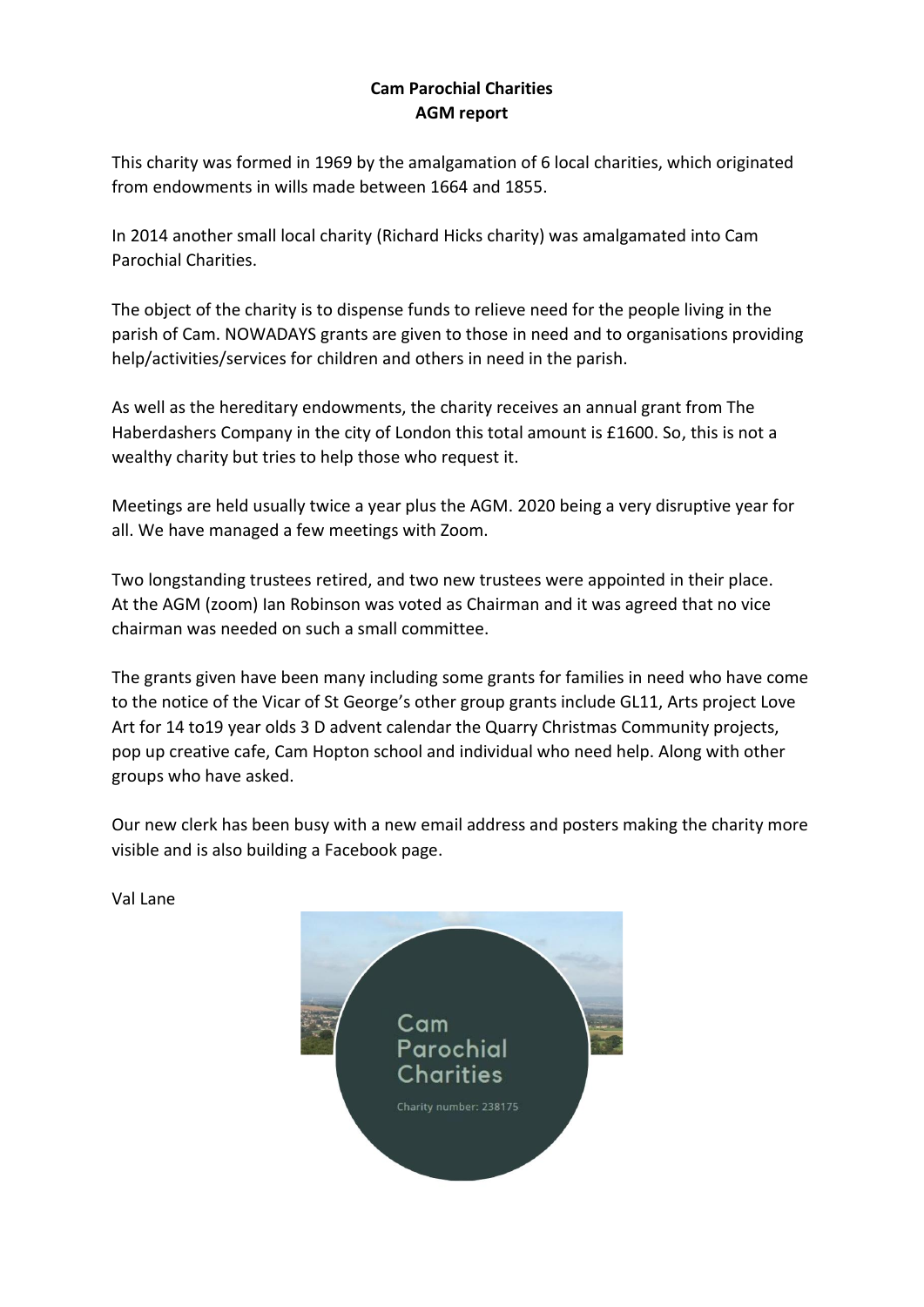## **Cam Neighbourhood Development Plan Annual Report 2020-21**

In May 2021 when we have the elections for councillors, residents will also have the opportunity to vote for Cam's Neighbourhood Development Plan (NDP). This should have happened in May 20 but the Covid pandemic prevented the referendum going ahead, so this year will be the final step towards it becoming a fully legal document.

Since our Plan was passed by the examiner, with flying colours in November 2019, it was ratified by Stroud District Council Environment Committee in February 2020 – so it already carries some weight and is in use as a reference document by the Cam Parish Council when meeting with developers.

The Council have used the Plan to bring the values and policies it incorporates to the table which, without this document, could be overlooked by developers driven by different sets of values. Over the past year, having this document has facilitated a positive climate for working together to both party's benefit.

We are looking down the pipeline of a potential 2700 houses being built in Cam over the next few years. Some we may approve of, some not. Where Cam Parish's NDP fits in is that it encompasses Cam's identity and control over the village's future. It means we can be more assured that our village will retain its character in the face of potential major housing schemes to come; green spaces considered important by our residents have been saved from the threat of development and the environment is something that now has to be prioritised by house builders.

An independent Landscape Assessment carried out by the NDP steering group has been cited by the Council as evidence against the viability of a particularly controversial potential strategic development site in green fields behind Tesco.

With new proposed development the Council now insists on a pre-application meeting to discuss the proposal in the context of our Plan and its highlighted policies.

- Environment and Sustainability is a priority and the Plan specifies the policy of Protecting and improving our Green Infrastructure network to ensure a high quality environment for residents, including those with mobility issues and wildlife.
- Developers will be supported only where they reinforce locally distinctive characteristics within the village. One of those characteristics is the very sylvan and green nature of the area – that is the extensive number of trees, snickets, road side verges, hedges, valued views and so on.
- Movement and connectivity in the area is key and policies encourage the further promotion of foot paths and cycle ways in particular
- Community Facilities and services must be protected as part of any new development – including Local Green Spaces of course
- Employment sites also must be protected

`

• Proposals that contribute to the vitality and attractiveness of Cam Village Centre will be supported

We are in an extraordinary position in Cam which could see our village – already the biggest in the county  $-$  become twice as big.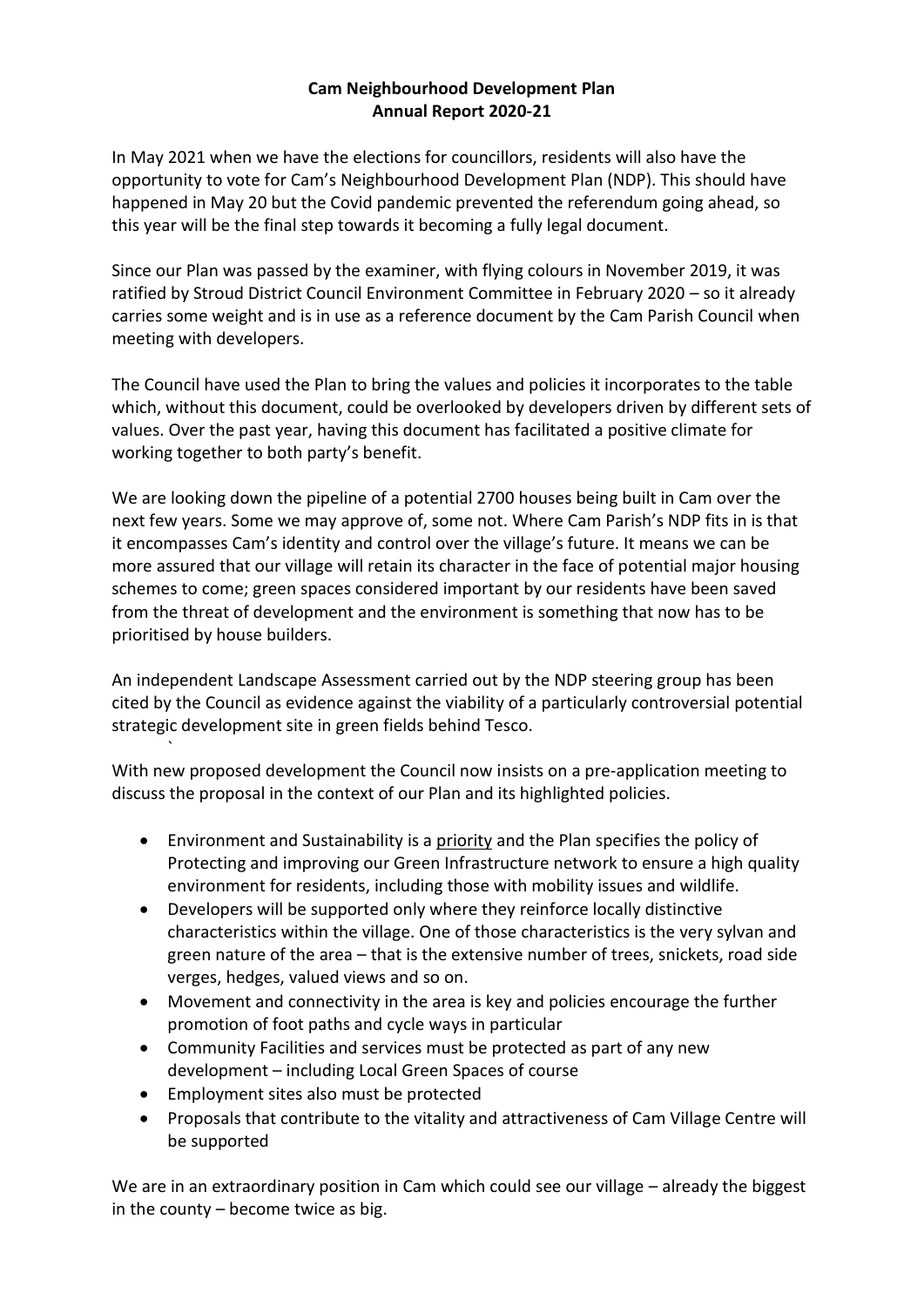Towards the end of the five years this Plan was in the making the steering group came to truly understand the value of a robust Neighbourhood Plan if we are to be taken seriously by our authority and developers. The members had all worked extremely hard to get the Plan to the final stage but we decided to go the extra mile with it. A Design Statement (2018) produced during the process had allowed the team to define the character areas of Cam and this became the evidence base for a Design Code. The Code underpins policies on environment, local character and distinctiveness and access and movement. This was a new added element that strengthened the NDP.

Very few Neighbourhood Development Plans have a Design Code and the extra effort made in Cam was recognised by the Royal Town Planning Institute when it was entered for the annual Regional RTPI Awards in November 2020. It was a proud moment for the Council and the steering group when our Plan became a Finalist in the category of Planning Excellence.

During the pandemic the Council offices have been closed so residents have not been able to see a hard copy of the Plan and its associated documents but these have been accessible online at: www.camparishcouncil.gov.uk/neighbourhood-development-plan.html



Councillor Christina Carter and Councillor Mike Grimshaw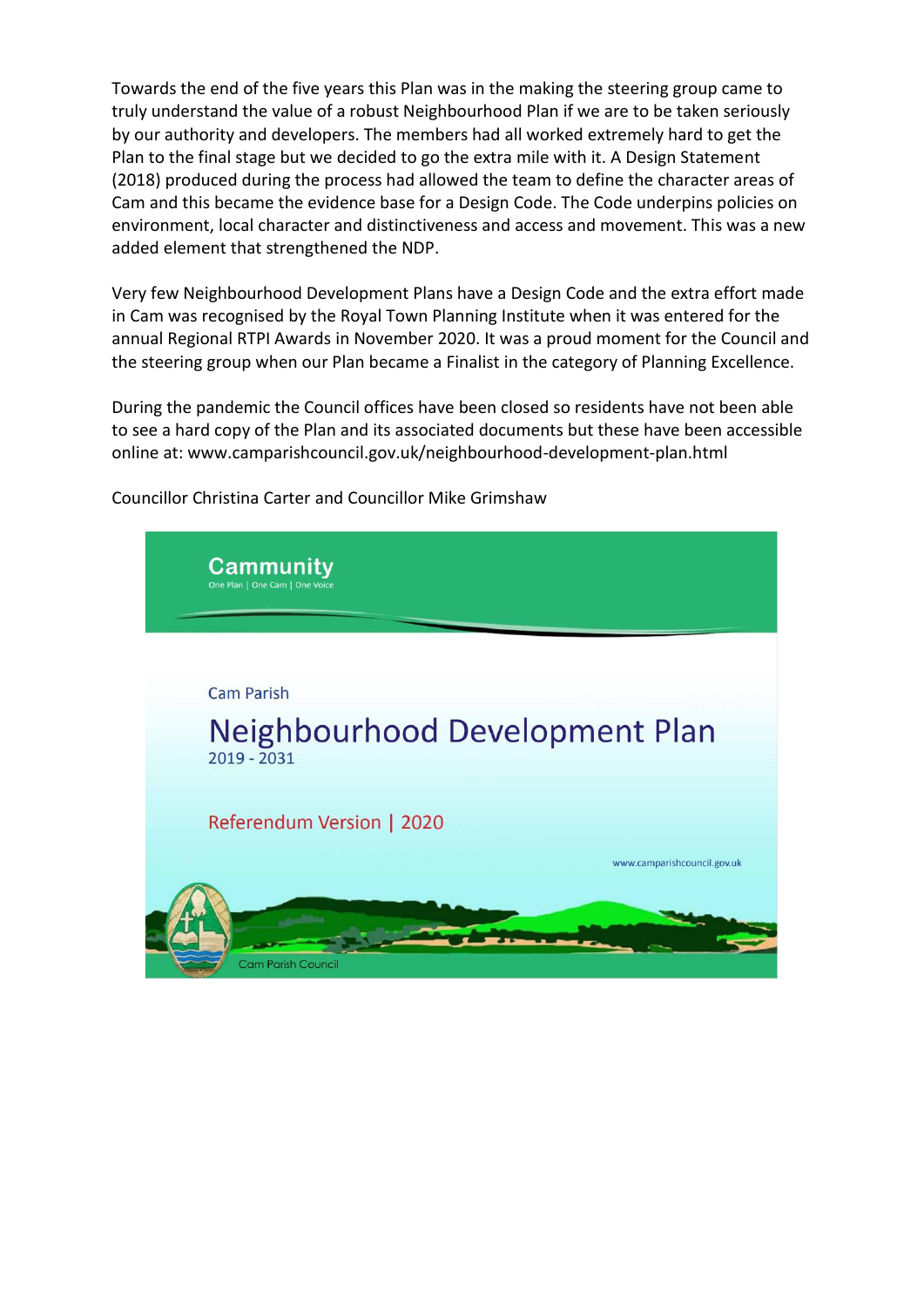#### **Purpose of the Agreement**

**·** Develop, manage and deliver demand-led youth provision.



· Co-facilitate and develop youth participation and representation.

Weeks commencing 25<sup>th</sup> Jan and 15<sup>th</sup> Feb were high due to two posts that had particular traction - one being a video of a youthworker's dog Meg who has become a popular feature and also of 'Blue' the magpie in Dursley who Kathleen managed to get close to and featured on her feed

There is no data for the first two weeks of the year for Cam ad the account was setup in the third week of January.



**SOCIAL MEDIA ENGAGEMENT** 

The First and last weeks of February saw peaks in viewing figures on a video of Courtney trying fake eyelashes (week one) and Willow and Isak painting a mural on their living room wall (week 4)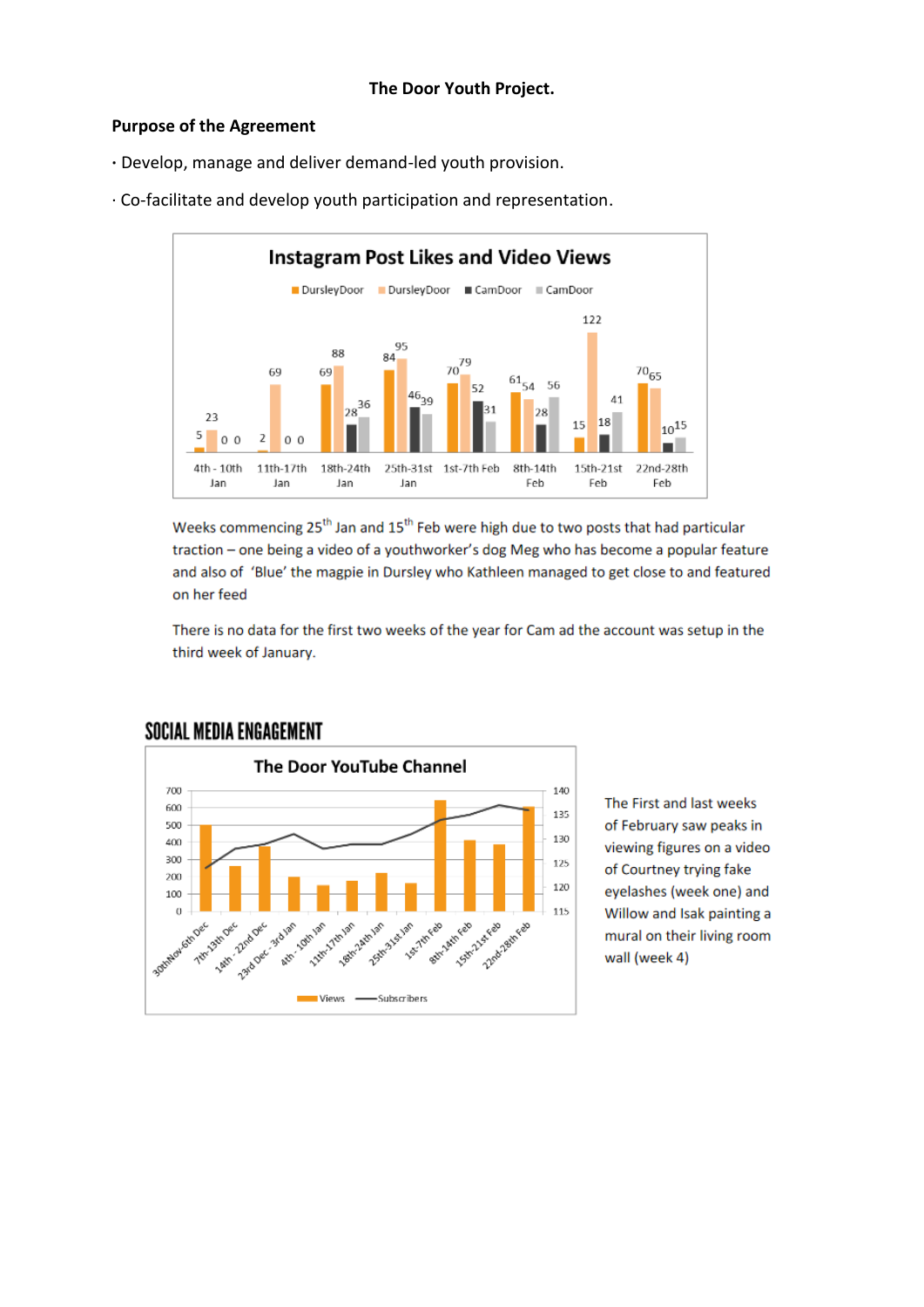# **7. CASE STUDY**

#### Young Person R - Getting back to school

Rednock got in touch with Kathleen to say that a young person R hadn't been going into school despite setting up a support package for him to attend due to mum struggling at home. The school asked Kathleen to try and encourage Young Person R to attend as they knew he had been attending a support group with The Door. Young person R came into the support group that evening and shared with Kathleen his anxiety about going in to school. Kathleen mentioned that she would be in school on Thursday lunchtimes and would be there to offer any extra support he might need. After talking though some positives and letting him take ownership of his own plan to move forward, Young person R seemed to be in a much better place after talking and going through his concerns. Kathleen was in school the next day and Young Person R was in school for the first time in two weeks.

## **Observations**

The Door is successfully using a combination of social media engagement, where the number of followers continues rise based on improving levels of target focussed content, along with significant levels of face-to-face engagement at various locations (including Jubilee field, Woodfields, etc)

Councillor Stewart Angell and Councillor Miranda Clifton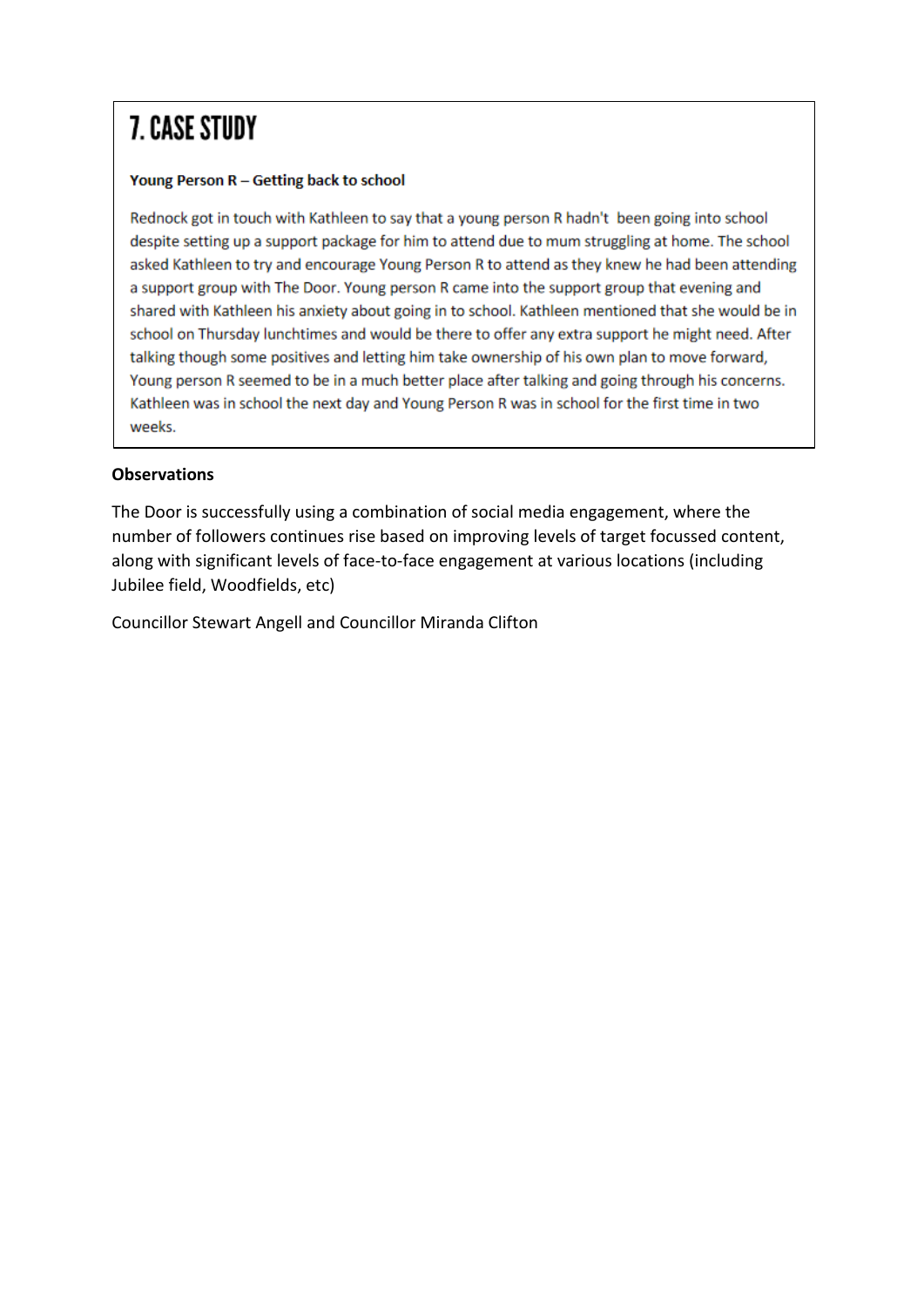#### **Youth review group**

The youth partnership was set up in 2011 when county council funding for youth services was cut. Four town and parish councils; Berkeley, Cam, Dursley and Wotton got together to commission and pay for the youth service which had been lost. In 2015 Wotton & Berkeley decided to go their own ways and Cam & Dursley re-tendered the contract for our area and awarded it to The Door, a charity based in Stroud, which has been our youth service provider ever since. The service we receive is comprehensive and thoughtfully planned and delivered. As well as providing conventional youth club sessions in The Vibe and at Woodfield Community centre, The Door youth workers also carry out detached work in Rednock and in the streets, and liaise closely with the local Neighbourhood Policing Team and social work departments where appropriate.

Activity during the pandemic has had to adapt to the changing situation. When live youth club sessions are possible they are usually centred on a monthly theme. For example, October was "Mental Health Month", which included a series of workshops around anxiety and helping young people look at different strategies to support mental wellbeing and November was "Money Month" during which the team organised a variety of activities and talks around money management, budgeting and understanding different financial products. In December the young people were involved in community projects like the 3D Advent Calendar which was displayed by the Quarry Chapel. Additional activities and trips are also usually organised during the school holidays.

At the moment face to face work is limited, The Door team is out and about during the week talking to young people wherever they are, and there are virtual sessions and a lot of work on social media to ensure that the young people continue to feel supported; they can also phone up to book a personal fifteen minute chat if they feel in need of help. Now that the schools are back, the youth work team are helping Rednock with their Lateral Flow Testing and are planning some outdoor activities for the Easter school holiday as well as continuing their support groups for young people and their parents.

The Door's CEO and the local senior youth worker attend quarterly review meetings which are held with representatives of the two councils and the venues to monitor the Door's work and to provide an opportunity for discussion; a detailed report is circulated to all Cam and Dursley councillors quarterly.

Councillor Miranda Clifton, March 2021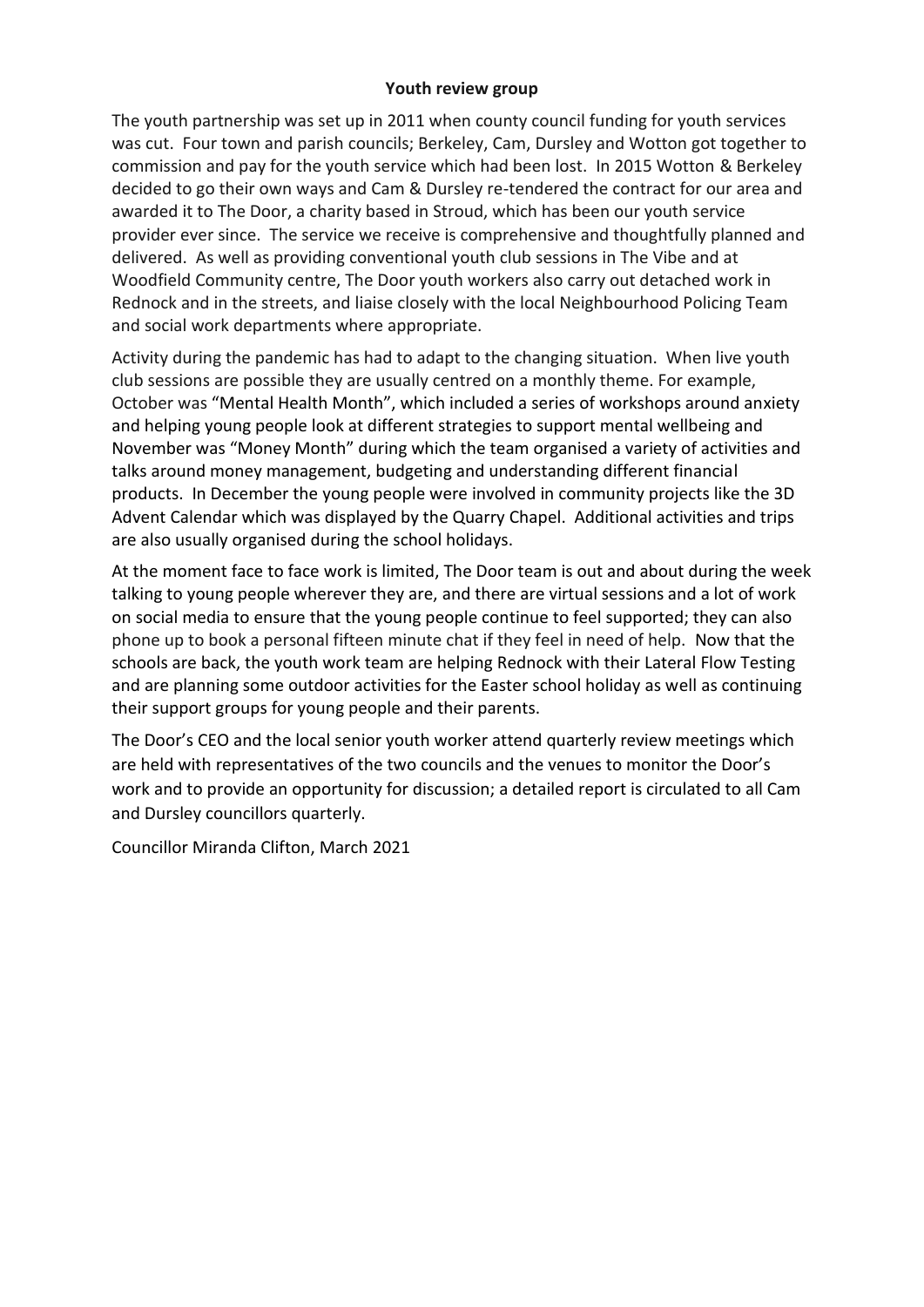## **Vale Vision**

Vale Vision was formed in 2005 to work with the communities of Cam, Dursley and district in Gloucestershire to produce a Community Strategic Plan for the next 10 - 29 years that would help to turn the communities' vision of their future into reality. That plan has been periodically revised and updated.

The Community Strategic Plan was developed through extensive consultation with people in the community, collaboration with regional, county and local authorities and organisations, and research into the economic, social and environmental 'health' of the Vale Vision area. It includes projects that contribute to providing a thriving and viable community. Vale Vision Development Trust Ltd is a company limited by guarantee and its annual general meeting provides an opportunity for local councillors and members of the public to learn about and comment on Vale Vision's current projects.

## **Projects**

Since its formation in 2005 Vale Vision has been involved with or actively supported many projects in the area. Some of these have been completed, and some are on-going:

- Dursley Town Centre regeneration led to paving scheme around the Town Hall and Castle Street
- Breakheart Quarry now a public recreation and learning centre
- Chantry Centre redevelopment of the building and Lister Hall as a community facility
- Sculpture Trail sculptures by individual and community groups in a woodland setting
- Cam, Dursley & Uley Walks walking for all abilities for health and pleasure in our beautiful countryside
- Greenway a project for a cycle and pedestrian way from Uley, Dursley & Cam to Cam & Dursley Station
- What's On a free quarterly journal advertising the local area
- Community involvement in Littlecombe planning for regeneration of the Lister-Petter factory site

The following are ongoing projects under the Vale Vision umbrella:

## **Sculpture Trail**



The trail was launched in 2008 in Twinberrow and Dursley Woods. Local groups of all ages and abilities have created the individual works out of a variety of materials. All of the local schools and many other groups and individuals have contributed artworks, which are then installed by volunteers.

The trail has been a great success with all who have visited enjoying the sculptures created by community groups from

aged 6 to those who are in their 90's. There is ongoing maintenance by volunteers, several recently recruited from the U3A, but more are always welcome. If you are interested in giving a small amount of time once a month to help in keeping the trail clear and checking the artworks, please get in touch with Vale Vision.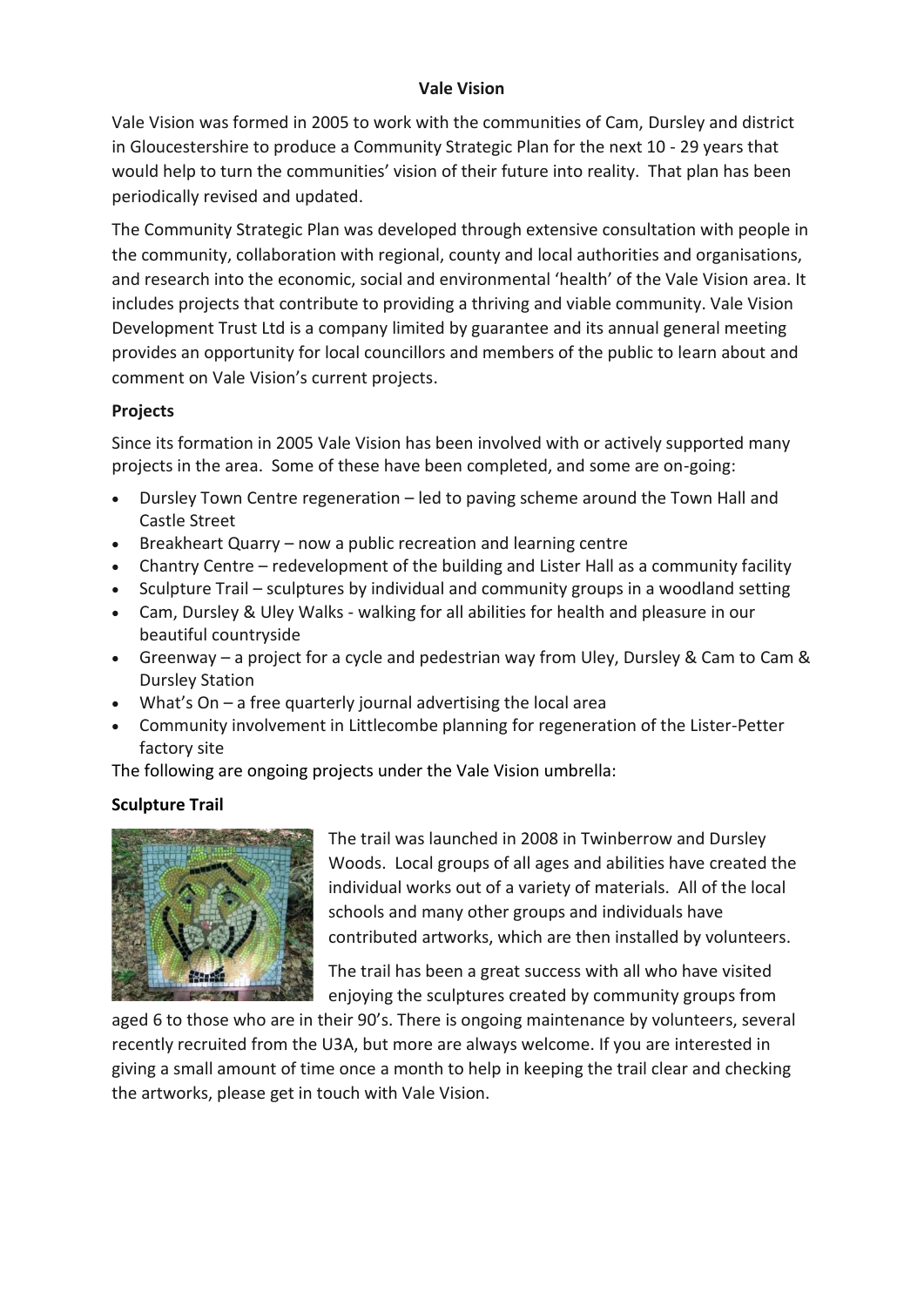#### **The Dursley Walks Programme**

Vale Vision works in partnership with Stroud District Council and Walking4Health to create, manage and deliver the Dursley Walks programme, which includes walks in and around Cam and Dursley, and some further afield along the many footpaths in our beautiful countryside. There are three grades of free walks: weekly one hour Health Walks - short gentle walks led by trained Walking for Health walk leaders; a programme of varied "building distance walks" and the more challenging, longer walks. Because of the Covid restrictions only the weekly health walks are taking place at the moment.New walk leaders are always needed to join the team.

#### **The Cam, Dursley and Uley Greenway**



The Cam, Dursley & Uley Greenway project team is working on an 8km cycle & pedestrian Greenway linking Uley, Dursley and Cam (as far as railway station) and eventually to the National Cycle Network Route 41 in Slimbridge and also linking to Coaley. The intention is that the Greenway will be accessible to everyone – cyclists, people with physical challenges, walkers, school children, commuters and those who just want a short leisure trip.

The team is made up of representatives of Vale Vision, Dursley Town Council, Cam Parish Council, Stroud District Council and local cyclists, who meet regularly to co-ordinate the development of the route.

Major stretches of the Greenway have been completed or are near completion in Dursley and further lengths will be developed under current building plans to link Cam centre with Cam & Dursley Rail Station. The project group's current tasks are to liaise with local councils and developers to ensure that future developments include proper provision for users of the Greenway, to make safe links between the major sections – the section between the end of Everlands along to the entrance to the Rackleaze site is particularly challenging - and to develop plans for the length of the Greenway between Dursley and Uley.

You can find "Cam, Dursley & Uley Greenway" on Facebook or @CduGreenway on Twitter.

## **What's On in Cam, Dursley & District**



This publication is compiled by volunteers and promotes Cam, Dursley and the surrounding the area by publicising local leisure, arts, entertainment and sports activities and venues, with details of visitor attractions, local events and activities, specialist shops and places to eat and drink.

Minimal charges are made for advertising in 'What's On' to cover the cost of printing. It is distributed by volunteers to retail and community outlets and tourist information points around the area where it is available free.

Because of the Covid restrictions there has been only one edition since last March - in the autumn - with an emphasis on the 'Shop Local' campaign. It was funded by Vale Vision with no charge

made to advertisers. It is hoped to begin publication again in the late spring/early summer.

## Councillor Miranda Clifton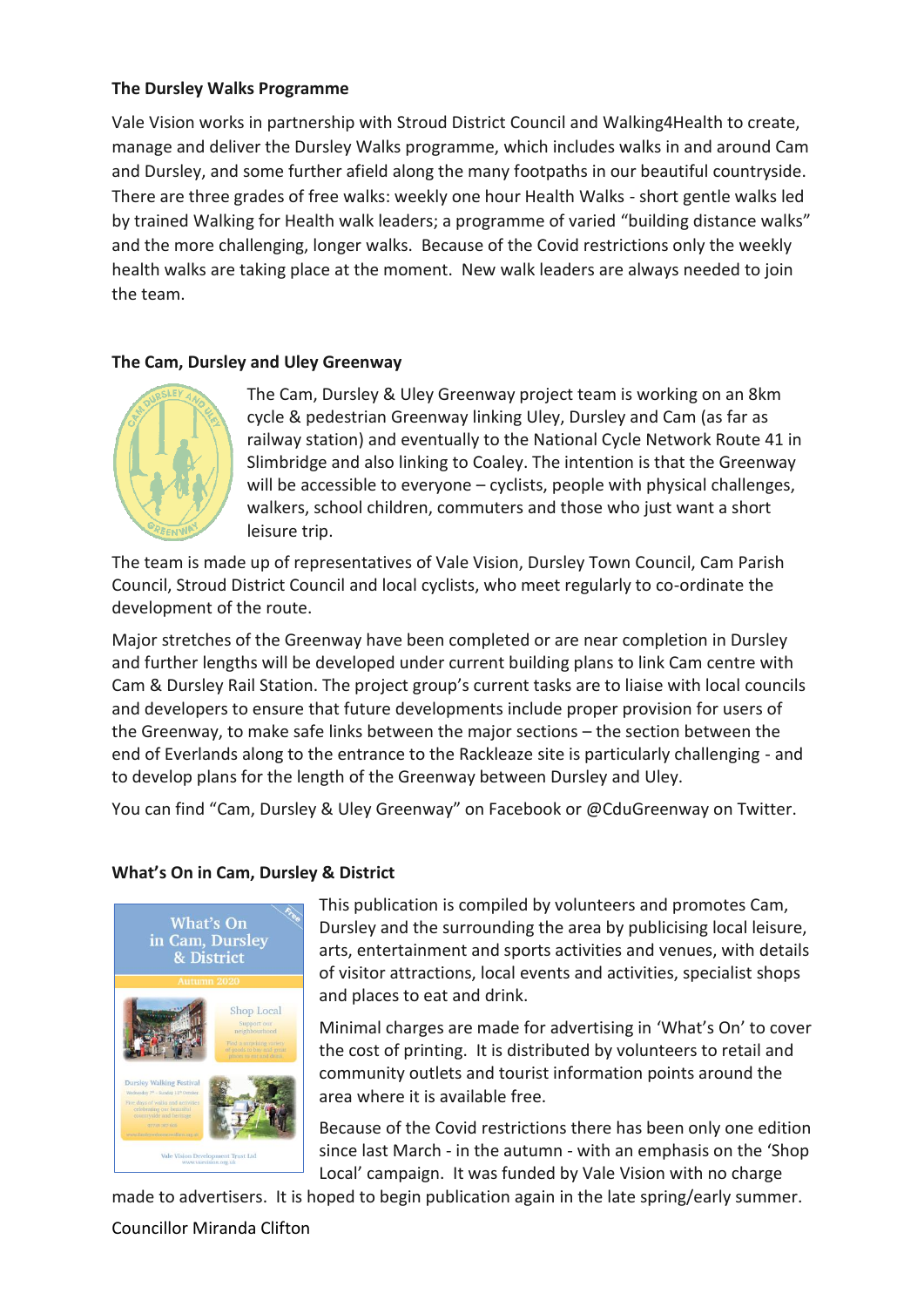## **Woodfield Youth & Community Centre**

The centre is owned by the community and run by a group of trustees representing Woodfield Residents' Association, the parish council and local residents, who meet every couple of months to oversee the management.

Covid has obviously been the big issue this year but The Door's Youth Work has continued based in the Centre. Dog training classes, bingo and the popular fortnightly lunch club for older residents have stopped because of the Covid risk but a local mother is planning to open up her nursery again, and the Territorial Army is planning to use the centre as its local base (possibly with the air cadets) again, both when the law allows. The hall will also then be able to take private bookings for parties and other local events. (It's also the venue for voting for the Woodfield part of the Cam West ward.)

The committee hasn't been able to meet for a year but maintenance and redecoration are being carried out in relays. Despite the enforced reduction in use and the associated loss of income there are still bills to pay and things to do!

Councillor Miranda Clifton, March 2021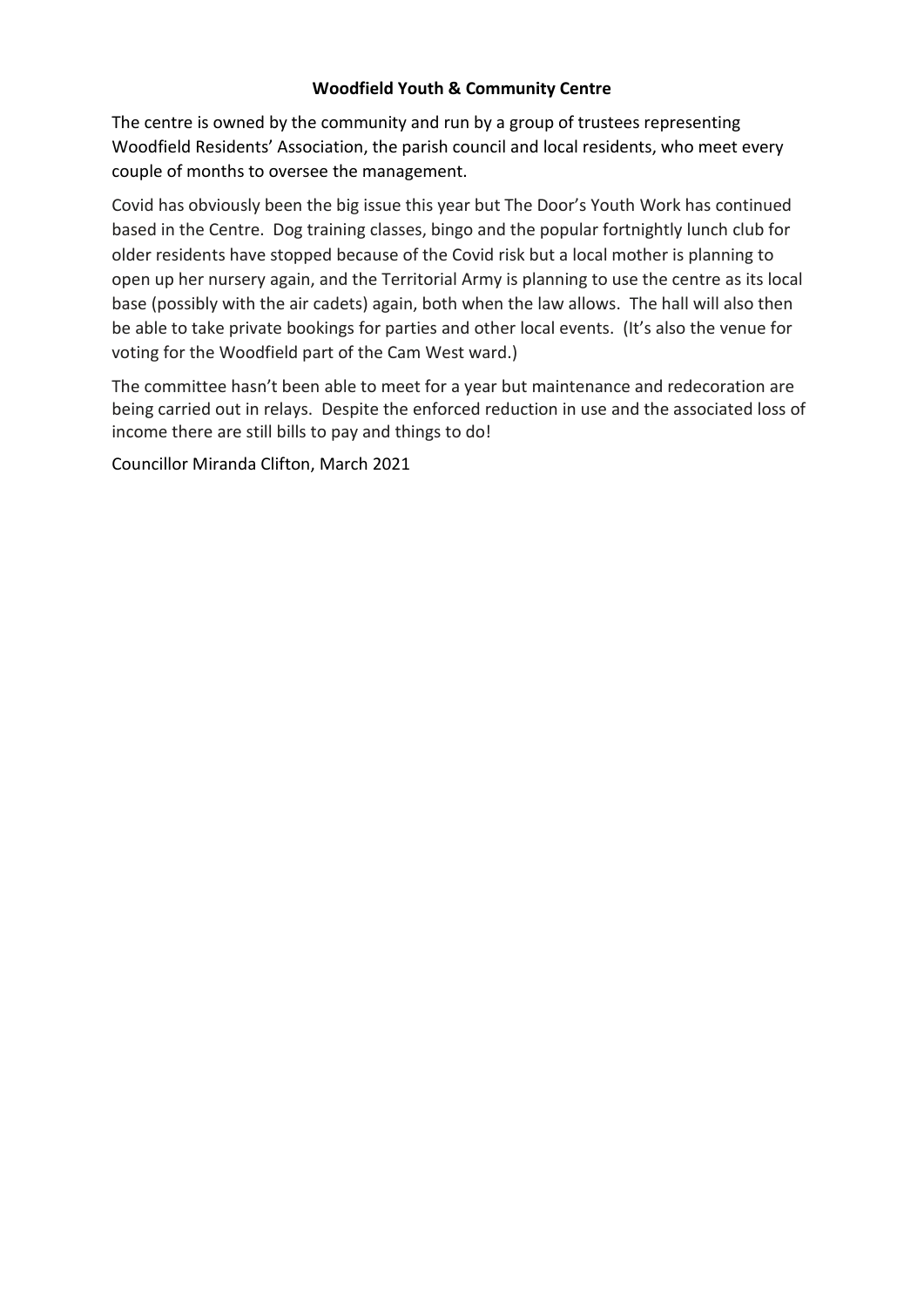## **Cam Institute Charity**

This is a small charity which derives its income from capital acquired from the sale of the Cam Institute building in Station Road. Its purpose is "to provide or assist in the provision of facilities for recreation or other leisure time occupation for the benefit of the inhabitants of the Parish of Cam in the interests of social welfare with the object of improving the conditions of life for the said inhabitants." The trustees are Cam residents, two of whom are nominated by Cam Parish council, who meet two or three times a year. It gives out relatively small grants to local organisations once a year. Any local organisation which is open to the people of Cam may apply for funding. Grants this year were made to the following organisations: Cotswold Vale Talking Newspaper; GL11 Community Hub; Kingshill House; Winterbotham Memorial Hall; Dursley Open Door; the Summer Creative Arts Project and The Door Youth Project.

Miranda Clifton, March 2021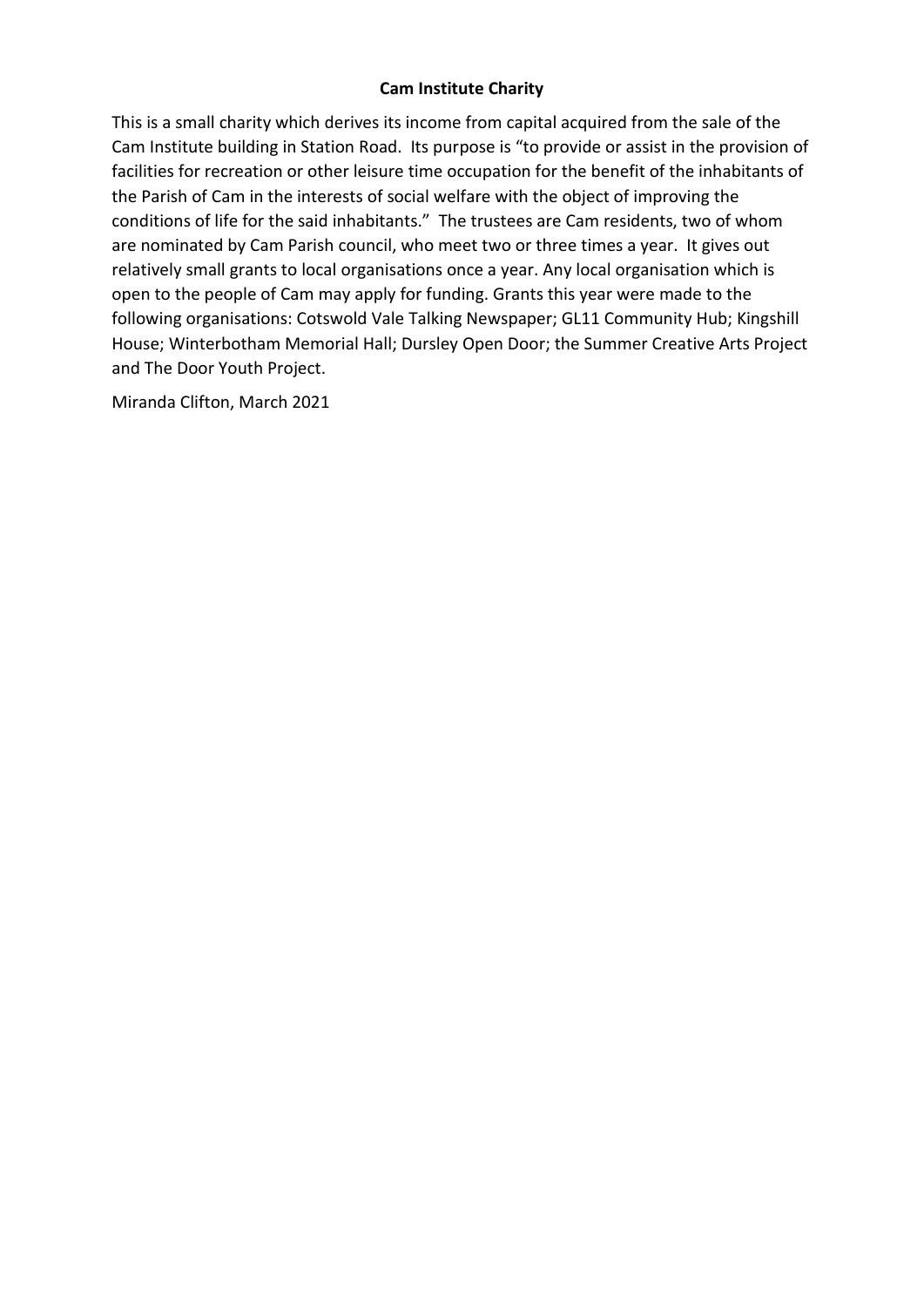### **Dursley United Charities**

This is a small locally based charity formed some years ago from an amalgamation of two or three smaller historical charitable organisations in Dursley and surrounding parishes.

It provides three types of grants: to help people with further/higher education e.g. for college or university expenses; Christmas benefactions, which are granted on recommendation from health visitors, social services etc. for people in particular need and individual one-off grants which are given to people in cases of emergency - usually referred by a health visitor or other care professional; we are receiving an increasing number of request for help for people in desperate need.

The following organisations received grants this year: Stroud District Food Bank; All Sorts Charity; Rednock Young Carers; Cotswold Vale Talking Newspaper; Dursley & District Old People's Welfare Committee; Friday Lunch Club; GL11 Community Hub; Treetops Nursery; the Summer Creative Arts Project and the Wonder Wander Trail.

Miranda Clifton, March 2021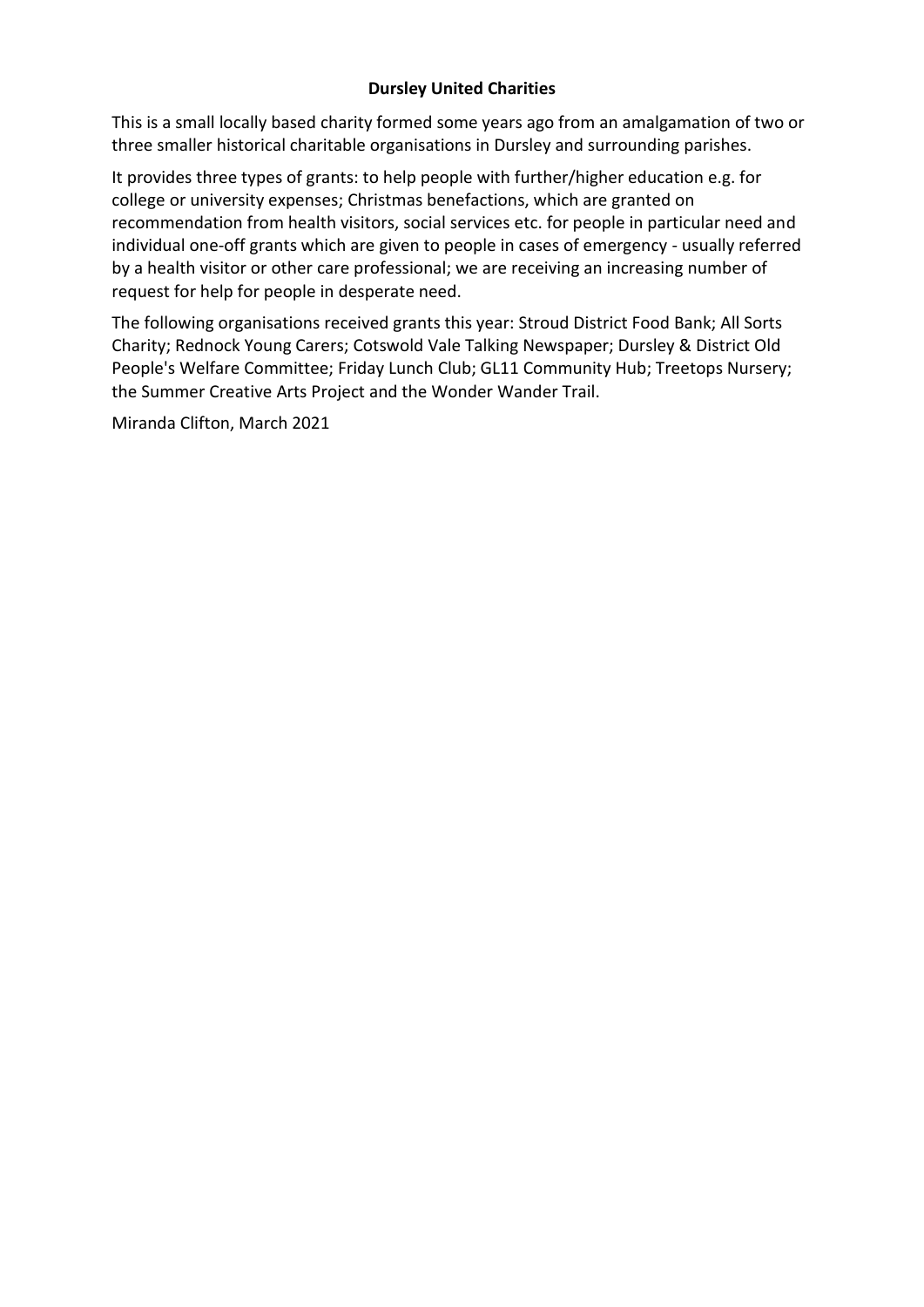#### **Blooming Cam**

We are now into the third year of 'Blooming Cam', a group of volunteers who meet every Wednesday afternoon from March to October with the aim brightening up the centre of Cam. With just five of us we limited our ambitions to looking after the flowerbeds around the war memorial and around the parish office and the café - and those at the Hopton War Memorial, where this year we have been able to buy and plant up new pots. It would be nice to extend our activities to other parts of Cam, but we need more bodies for that!

The advent of Covid placed restrictions on us, however, members now devote their daily exercise on Wednesday afternoons to socially distanced working on the flower beds. We have been pleased to see the results of the last two years' work in the wonderful burst of spring flowers, and we know from the comments of passers-by that our work is appreciated and brings pleasure to all sorts of people. Apart from the pride we can take in our work that makes it seem very worthwhile.

As well as appreciative comments we were grateful to receive donations of garden vouchers for £80 from Dursley Tangent Club and £100 from the Dursley and Cam Society. We spent some of it on more plants for the flower beds and compost for topping up the pots and we look forward to spending the rest this year. Thanks are due to the parish council for some funding and allowing us to use its premises - and water, and to the chair of the Recreation & Leisure committee who grew many of the lovely annual flowers which kept the flowerbeds so colourful well into the autumn.

This year Blooming Cam has signed up to the 2021 "It's Your Neighbourhood" scheme, the non-competitive arm of Britain in Bloom. It means we may get visited by an environmental or horticultural expert who will give us feedback and advice - as a group of amateurs we shall find that both interesting and useful.

We would welcome more volunteers; you don't need to be an expert gardener - just to enjoy spending some time outdoors - so if you would like to join us, please contact volunteer Jo Lewis at Cam Parish Council: 01453 548884.

Miranda Clifton, March 2021

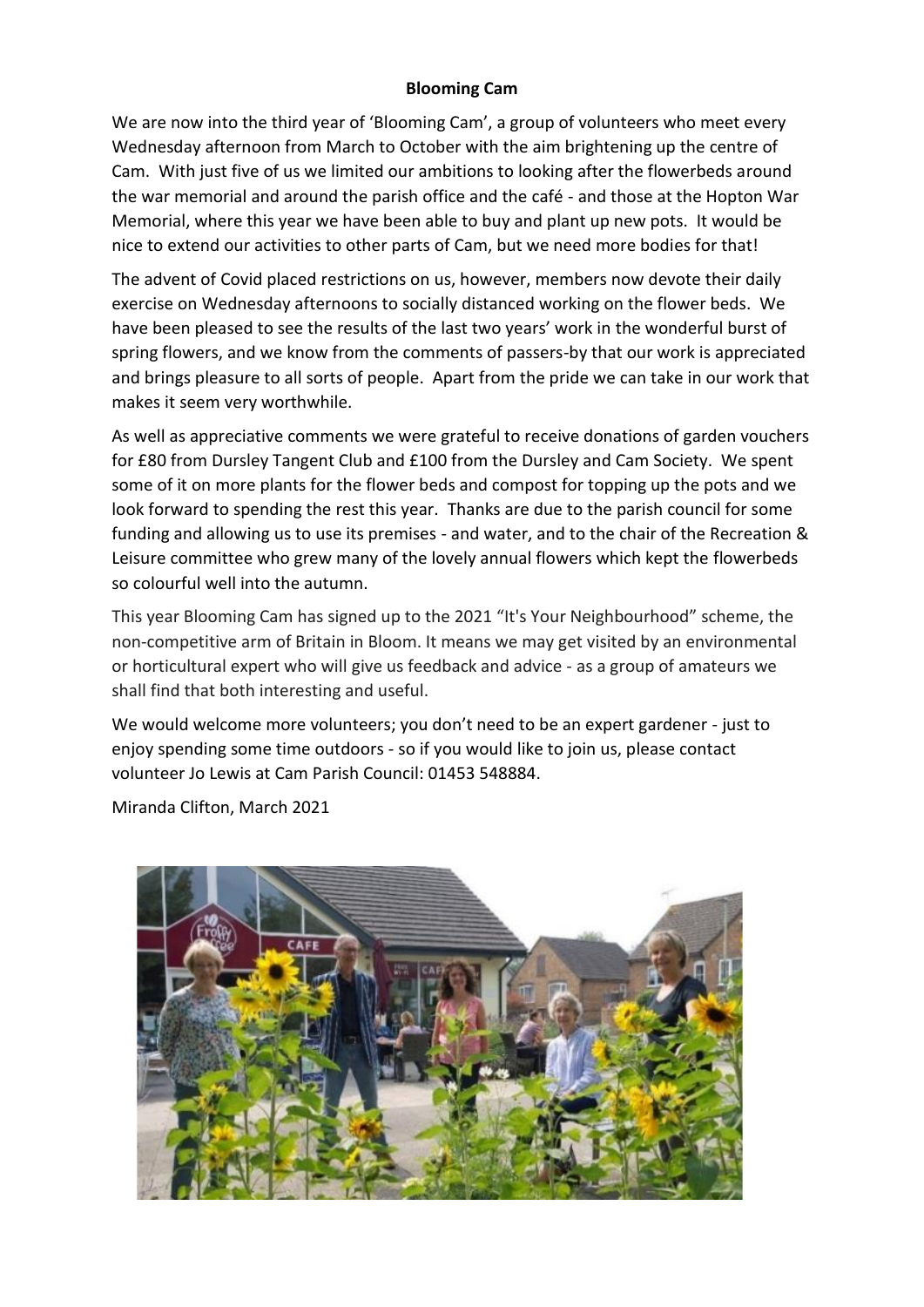## **Cam, Dursley, Uley Joint Woodland Management Committee**

#### **Annual Report**

#### **Overview of the committee**

- The Committee is external to Cam Parish Council, Dursley Town Council and Uley Parish Council
- It was set up in 1994 in a contract with Stroud District Council (the owners)

## **The Function of the Committee**

The governance agreement with Stroud District Council delegated powers to the Cam, Dursley and Uley Joint Woodlands Committee to manage woodlands and grasslands:

- 40 Hectares of woodland in Dursley and Cam
- 31 Hectares grassland Cam Long Down and Cam Peak
- 5 Hectares grassland and woodland at Uley Bury

#### **The Management requirement is to:**

- Maintain of paths, gates, fences, cattle grids, trees, ponds and car parks
- Provide and operate and conservation plan

#### **Objectives of Management Plan:**

- To maintain lands under management according to best practice for the recreation and exercise of local residents and visitors
- High level Stewardship of sensitive landscape particularly Cam Long Down (grant claimed for this)

#### **Membership of the Committee:**

• Two councillors from each of the three Parish

#### **Supporting officers:**

- Clerk/Finance officer honoraria payment
- Part time paid Woodland Manager contracted
- Foot paths officer honoraria payment
- Officer from SDC

#### **Funding Sources:**

- Stroud District Council Grant
- RPA Grant (Rural Payments Agency)
- Cam Parish Council
- Dursley Town Council
- Uley Parish Council
- Donations in kind from Cotswold Way Association
- Others where available

#### **Meetings**

- Quarterly meetings are held usually on a Monday evening at 7 pm
- Extra meetings may be necessary occasionally.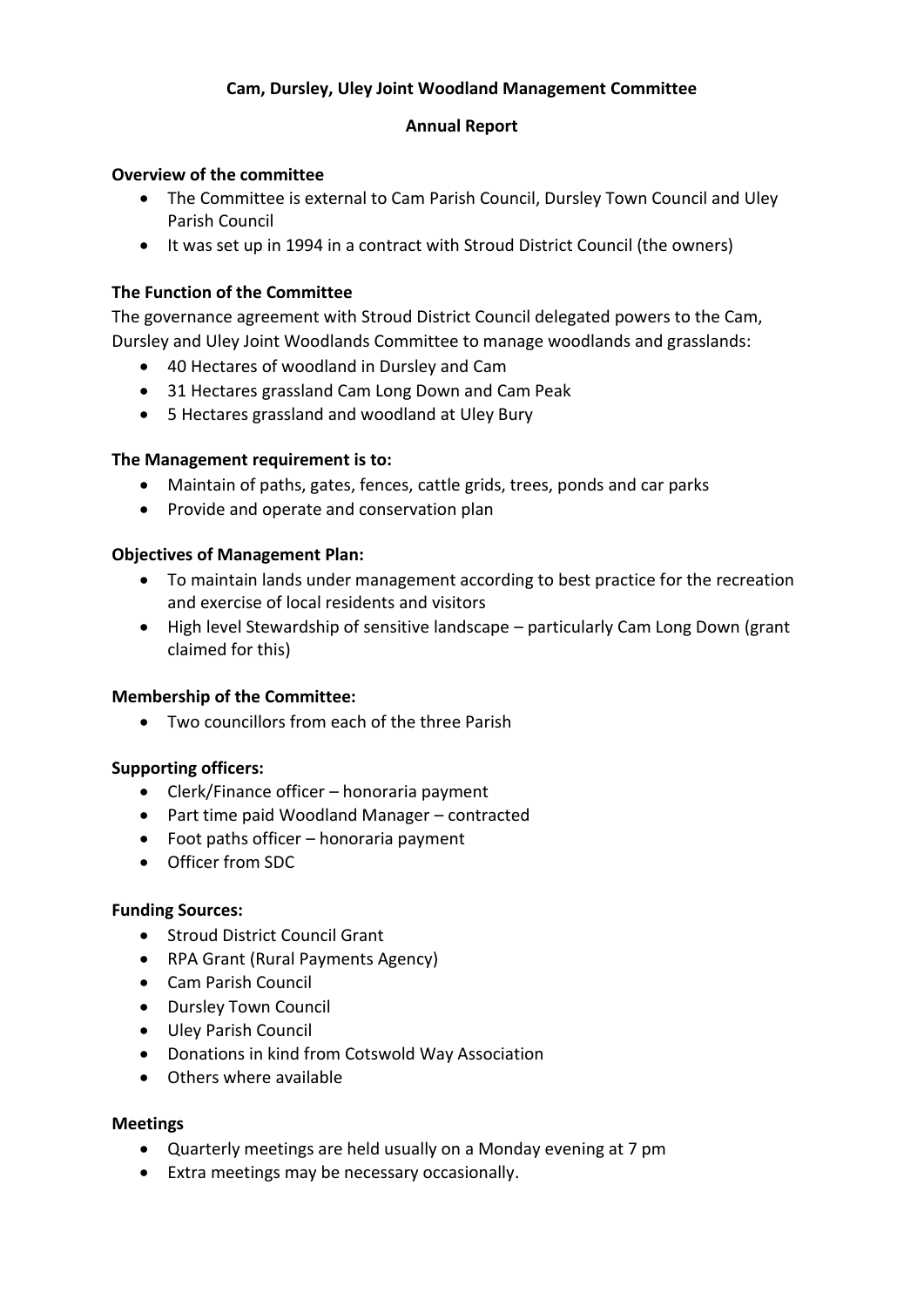#### **2020-2021**

The pandemic and lockdowns have brought unprecedented numbers of visitors to the areas that the committee looks after – Cam Peak and Long Down, Uley Bury and Cam and Dursley woods.

This has brought with it many issues that beauty spots around the country have all been experiencing, such as soil erosion and litter and in some cases, anti-social behaviour. Some visitors have not been aware of the Countryside Code or of the importance of the grasslands and woodlands in the area.

At Cam Peak and Long Down the carpark has been full to over capacity on many occasions causing drivers to park on and damage grass land around the carpark. Numerous resident complaints were received. The committee has been working with Stroud District Council to provide short and long term solutions to the issues. Permanent signage to spell out bye-laws is one of the ideas being looked at currently.

The CDUJW committee's job is to protect the natural landscape and decisions are made on this basis. Some decisions are not so clear cut but the committee was unanimous in a decision that was made in July to refuse a request from a hang and paragliding club to use Cam Long Down. There are no plans to review this decision.

Cam and Dursley Woods comprises Cockshoot Wood, Westfield Wood and Sheepath Wood. It is made up mainly of mature beech trees and represents just a very small percentage of this kind of ancient woodland left in the UK. It is rich with a diversity of habitats that provide refuges and corridors for wildlife. The Cotswold Way passes through these woods also seeing many walker visitors throughout the year.

The committee has had to pay a lot of attention to restoring these woodlands, this year, after damage incurred by mountain bike trails built by cyclists that caused extensive damage and complaints from neighbouring residents. One site was restored with pathways reinstated in the summer but more bike trails have been built since and now cover the majority of the woods – some causing much concern because of their dangerous nature.

Other issues that have put demands on the land manager this year are ash dieback and squirrel damage to trees (which can kill young trees) as well as the regular jobs, such as dealing with broken fences and gates, falling trees, blocked footpaths, scrub cutting, bracken cutting and general conservation and maintenance tasks.

…………

We have had a change of Clerk/Finance officer, Chair and Vice-chair over the year with the previous Clerk and Chair resigning in July and the vice-chair in October.

Tim Martin, as Chair of the committee, had worked hard to bring the committee up to speed and left it in a good position financially, but wanted to free up his time as the role of chair involved far more time and commitment than he was able to offer.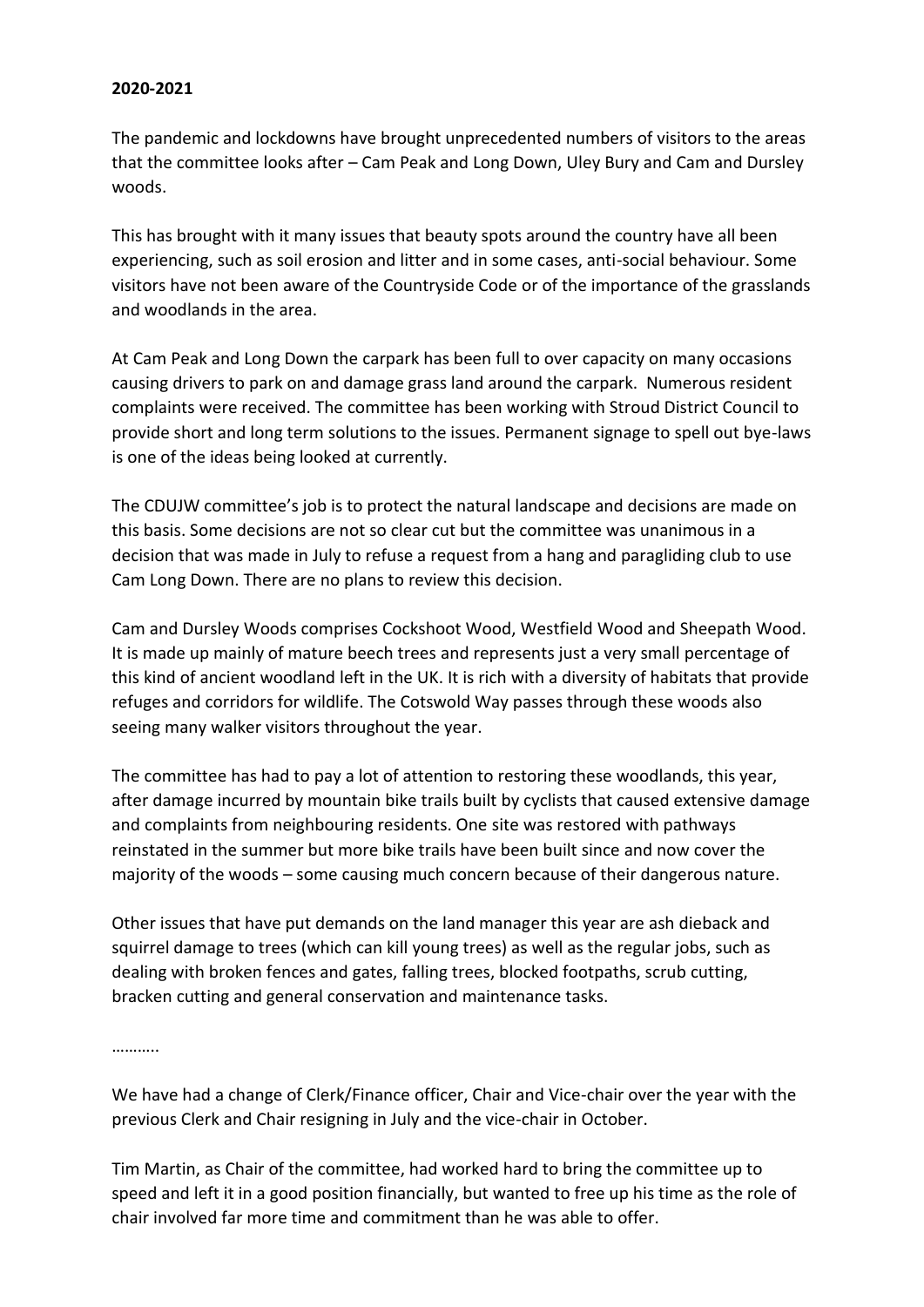He suggested at the time that the role and function of the committee should be reviewed as well as the arrangement with SDC which had been in place since 1994 and with the same chair in place for all but the last year he was in post. Both TM and the clerk kindly remained temporarily in position to see the committee through the period of change and happily TM continues to represent Uley Parish on the committee.

Christina Carter took over as Chair in October to see the committee through any restructure that might be needed. Melanie Stennett was approved as vice-chair.

A survey was carried out amongst the members regarding possible changes to the committee structure. It was resolved: that the committee should retain the same structure with 2 councillors from each of the three parishes but that all members would be encouraged to take part in the duties of the committee to alleviate work load on the chair and vice-chair; that the committee would benefit from a clerk experienced in land matters, grant applications and the Rural Payments Agency. In this respect the committee was very fortunate to attract someone with those qualities in Graham Wingrove who was appointed in October and started in post on  $1<sup>st</sup>$  Dec as clerk/finance officer.

The work of our Path Walker, Anne Roberts, has been widely praised for her regularly updated reports on the state of footpaths across the land within our responsibility. These reports provide the basis for part of the work carried out by our land manager and their value in aiding the important work the committee oversees cannot overstated.

Terry Fenton, our contracted expert land manager, provided new management plans for the management of the woods and grasslands that are our responsibility which were approved in October. These plans plus visual evidence to show that they have been carried out also provide the basis for successful grant application from the Rural Payments Agency.

Further grants have been forth coming from Cam Parish Council, £1500, Dursley Town Council, £1000, Uley Parish Council, £350 and Stroud District Council, £7000.

Terry's expertise has had to been further called on this year to liaise with local police requiring access to the woods and with the volunteer group at Uley to discuss scrub control on the western rampart of the Bury.

Councillor Christina Carter.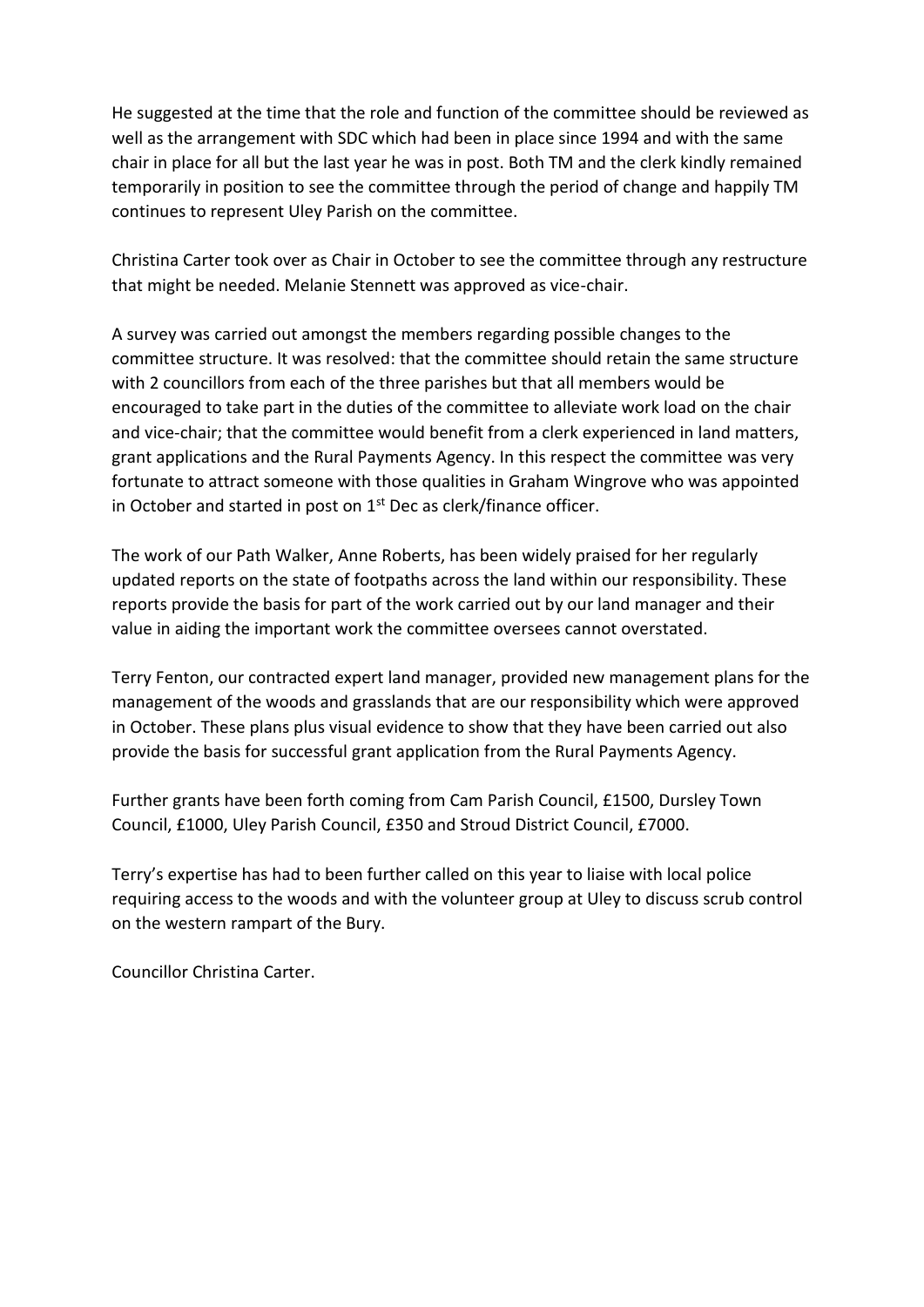## **Dursley Welcomes Walkers Annual Report to Cam Parish Council 2021**

Despite the Coronavirus pandemic Dursley Welcomes Walkers has had another successful year in 2020. This community group works actively to meet the aims of the Walkers are Welcome organisation and to promote Cam, Dursley and the surrounding area as an interesting and enjoyable place to visit and enjoy the excellent walking that this area offers.

Our annual application for reaccreditation as a Walkers are Welcome town once again received some excellent feedback in recognition of our work and confirmation of our continued status as a Walkers are Welcome Town.

## **Dursley Walking Festival 2020**

Our 9th walking festival was held in October 2020. With our early planning this looked like being our biggest festival yet when we met back in January but the coronavirus pandemic then hit out thoughts and planning. It was always our hope that we could hold the festival but the virus meant that decisions had to be made late in the day, and even then it risked cancellation. We are pleased to report that the festival was a success, the reduced numbers as a result of the pandemic, on each walk meant that overall numbers were down but the feedback received showed that walkers, some of whom joined the festival for the first time, really enjoyed the festival and thanked us for our efforts in arranging one of the few festivals to take place in 2021. The festival had 29 walks and included Cam's Historic graveyard walk, Cam and the surrounding hamlets walk, a walk from Leaf and Ground, The Saints Bartholomew walk from Cam. The festival again included our Family Treasure Hunt. Unfortunately our quiz, talk and teas events were not able to run. BBC Radio Gloucestershire again supported the festival with many mentions and a couple of interviews being broadcast in the run up to and during the festival. Thanks to BBC Radio Gloucestershire for their continued support. The festival continues to attract visitors from other parts of the country, some are new and other return from previous years.

## **Cotswold Gateway project**

Dursley Welcomes Walkers are pleased to confirm that our plans for our 16-mile circular walk are still progressing. We are still working with The Cotswold Conservation Board on this walk. Panels depicting the walks will be erected by the end of March will be erected in Long Street and May Mane, Dursley. We are working with GWR over a 3rd panel being placed at the Railway Station.

## **The Lantern Way**

Our 14 mile way-marked route which starts in Dursley and then passes through parts of Cam, Coaley and Uley continues to be a popular walk throughout the year. It again featured in the 2020 festival as a led walk. Work is about to be undertaken to review the route and signage.

## **Dursley Walking Festival 2021**

Plans are well advanced for our 2021 festival lasting 5 days. As with previous festival several walks are being planned to either start in or pass-through Cam. We would be interested in hearing from anyone who is interested in working with Dursley Welcomes Walkers, we can be contacted at the email address or telephone number below.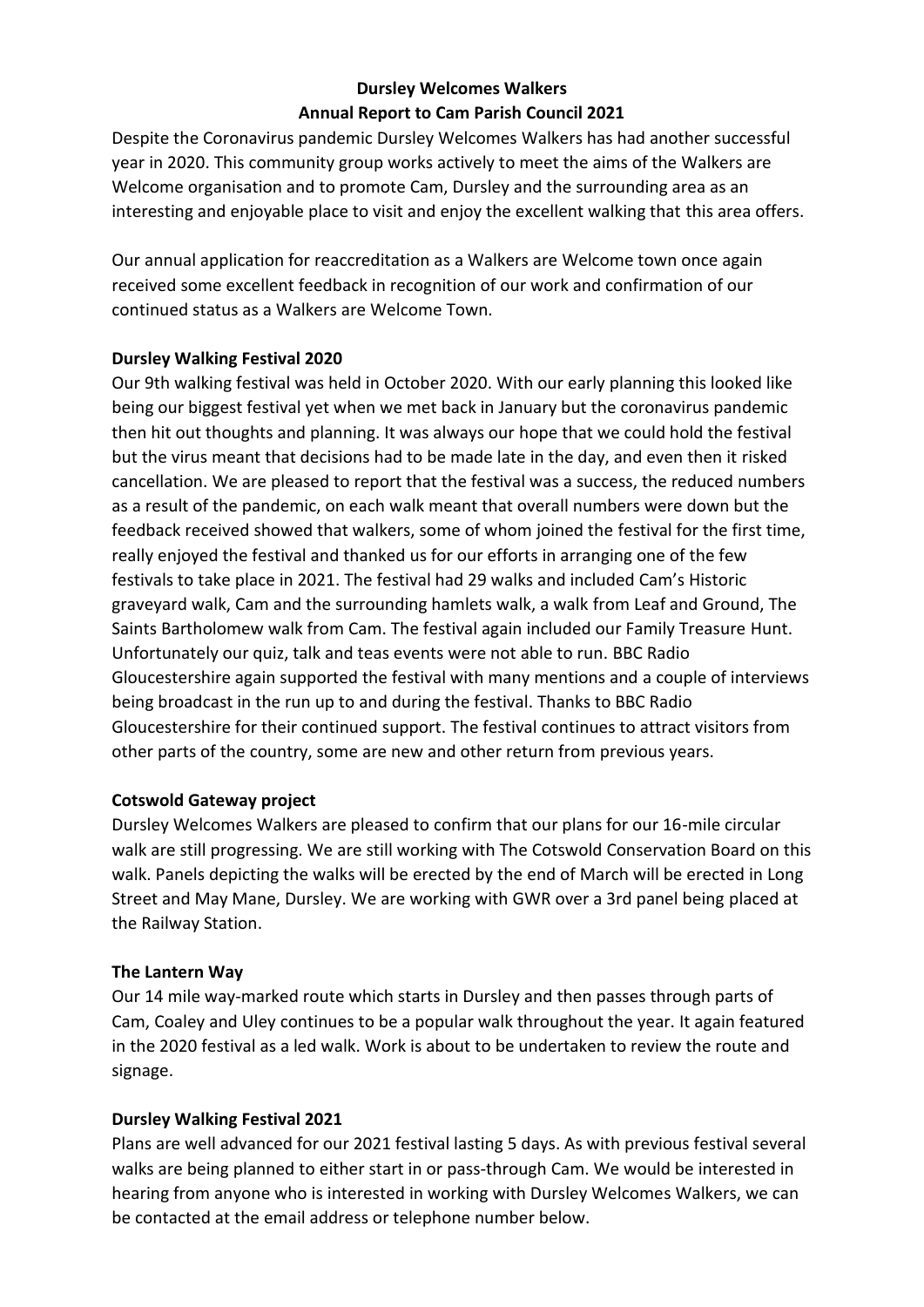On behalf of Dursley Welcomes Walkers I would like to thank Cam Parish Council for their continued support including the ongoing sales of walk books on our behalf. Thanks also to Dursley Community Centre, traders in Dursley and Dursley Town Council who have also supported us in our activities.

Chris Cherry, Chairman, Dursley Welcomes Walkers. 15th March 2021



**DURSLEY** WALKING *<u><i>VEESTIVAL*</u>

.<br>Ar sen escalares nea rà

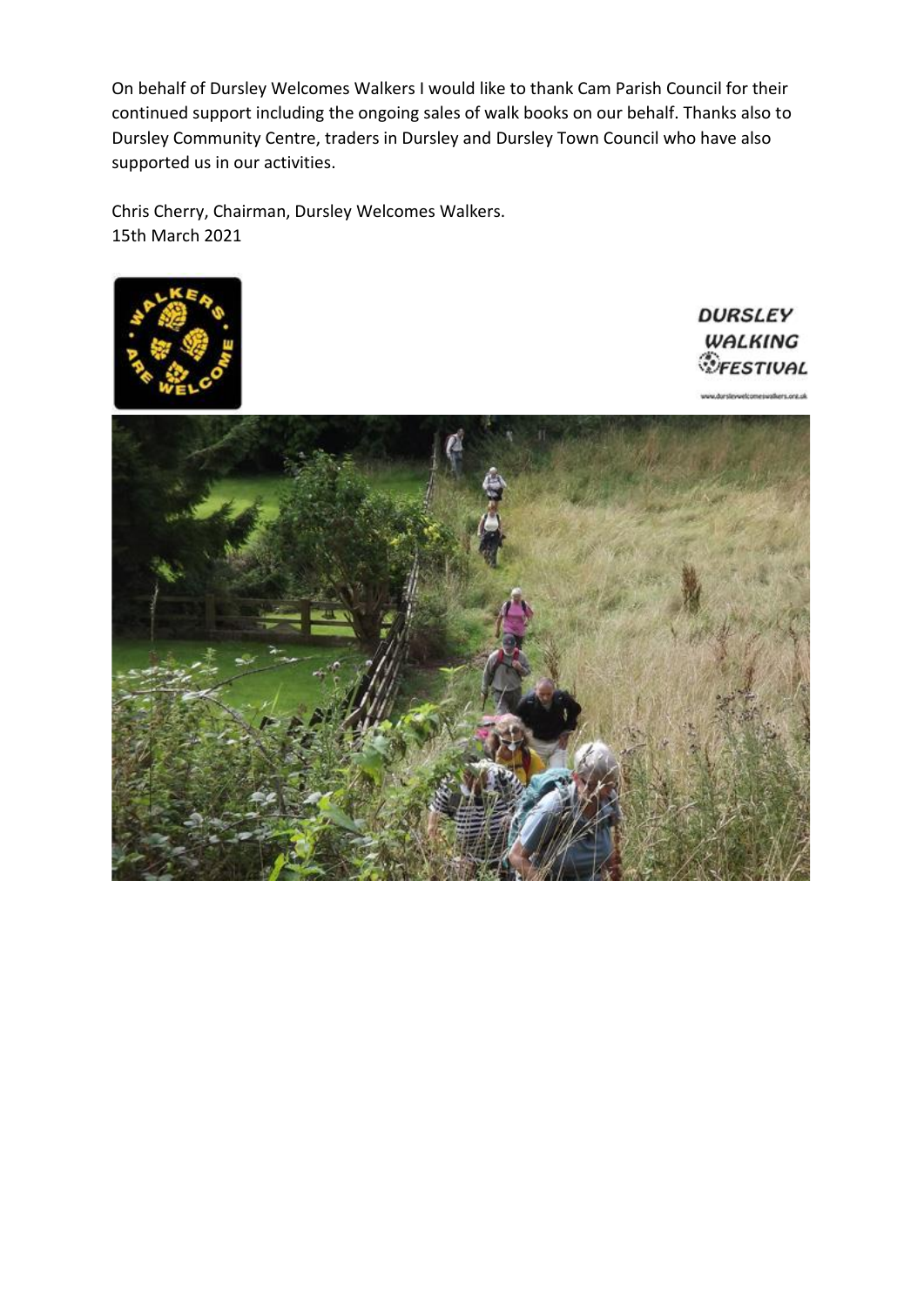#### **Arthur S. Winterbotham Memorial Hall**

A rather depleted Management Committee has been able to operate during the last year under the Covid restrictions by holding monthly meetings by Video Conferencing.

We have now digested the new Booking Procedures and they are working very well under the management of Mike Smetham and have been an enormous assistance during "lock downs" caused by the Covid.

Our revenue has been decimated during the closures and limited activity periods. We are very happy to have received Local Restriction Support Grant from Stroud District Council. This has enabled us to pay the day to day costs of utilities, insurances, maintenance and minimum wages. Very close management of the heating system has been necessary just to preserve the fabric of the building. The revenue from generating electricity by the solar panels is now very poor after the subsidies have been removed by government; but we haven't been using so much either.

We are grateful to the Parish Council for a grant which they have awarded to enable us to do a repair on a porch roof which is leaking.

All improvement projects are dormant until normal operation and usage can be reestablished. We hope that will be as soon as government allows and people feel safe the meet again. For any major improvements we will need to seek Grant aid and have hopes that local developments might make these available.

We are holding an Annual General Meeting on 12th April by a Video Conference platform. Official notifications are being posted and emails sent to known interested parties. We also are encouraging any resident of the parish to join us by contacting Mike Smetham who is the Secretary to the Committee by email: **[arthurswinterbotham@gmail.com](mailto:arthurswinterbotham@gmail.com)** or phone 07407249780. We would hope they could register their interest by the 29th March to help with the distribution of an Agenda etc.

Roger Harmer, Trustee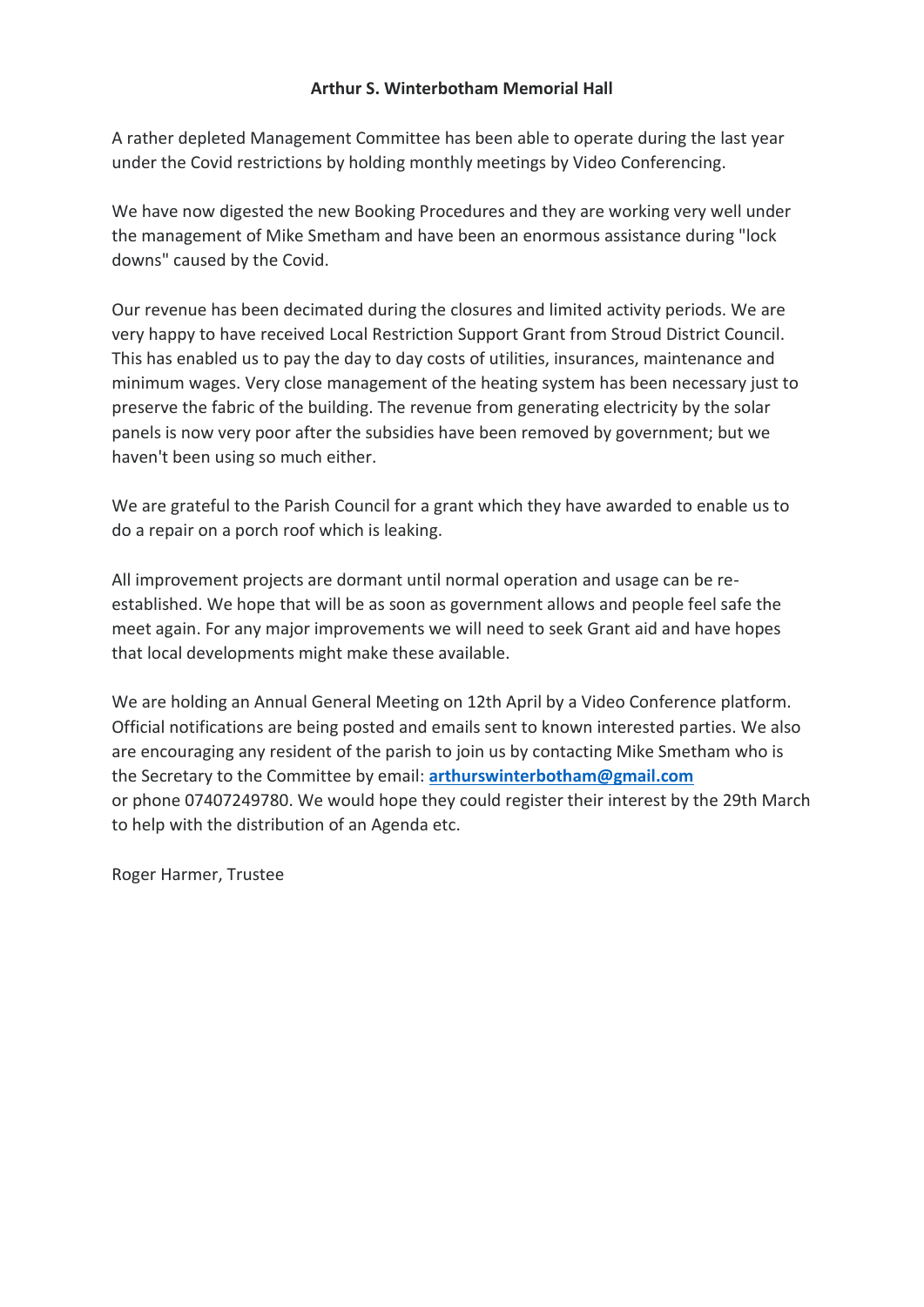#### **Summary of Project Work at Cam Parish – March 2021.**

#### **Jubilee Playing Field**



Cam Parish Council has an exciting five-year plan for the regeneration and redevelopment of the much-loved Jubilee Playing Field which is situated off Everside Lane.

This scheme got underway in September 2020 when the entrance to the site was improved to create safer pedestrian access and better driving visibility. This involved removing a section of hedge, laying more tarmac and installing bollards.

In October 2019 a public consultation was held asking people what they liked or wanted to see improved at Jubilee Playing Field. There were 234 responses and 38% of these rated the perimeter footpath at the playing field as their favourite thing. But this footpath takes walkers directly to the skatepark, where it ends and is picked up again at the far side of the skatepark. Therefore the next item on our regeneration of Jubilee Playing Field is to divert this footpath away from the skatepark, creating a new 130 metre route around the MUGA before re-joining the main pathway. This work has gone out to tender and a decision is due to be made on a successful contractor to do this important work very soon.

Plans for fencing the skatepark, improving and opening the car park and creating a play area are also being discussed.

#### **Hopton War Memorial**

There are 13 stone steps leading to the listed war memorial at Hopton Green and five steps on each side of it, and many of these needed attention. In summer 2020 a building conservationist was employed to replace, repair and repoint the damaged steps. The work was completed in August 2020.



#### **Cam Stile Replacement Project**



Five crumbling stiles in the Ashmead Green area of Cam have been replaced with kissing gates to create a stilefree route for walkers. The stiles are on public footpaths crossing fields from Green Street to Ashmead and are part of the Cam Accessible Paths Project which aims to improve access to the countryside and create circular walks for people of all abilities. This is a joint project funded by Cam Parish Council, installed by Cotswold Wardens and supported by the landowners.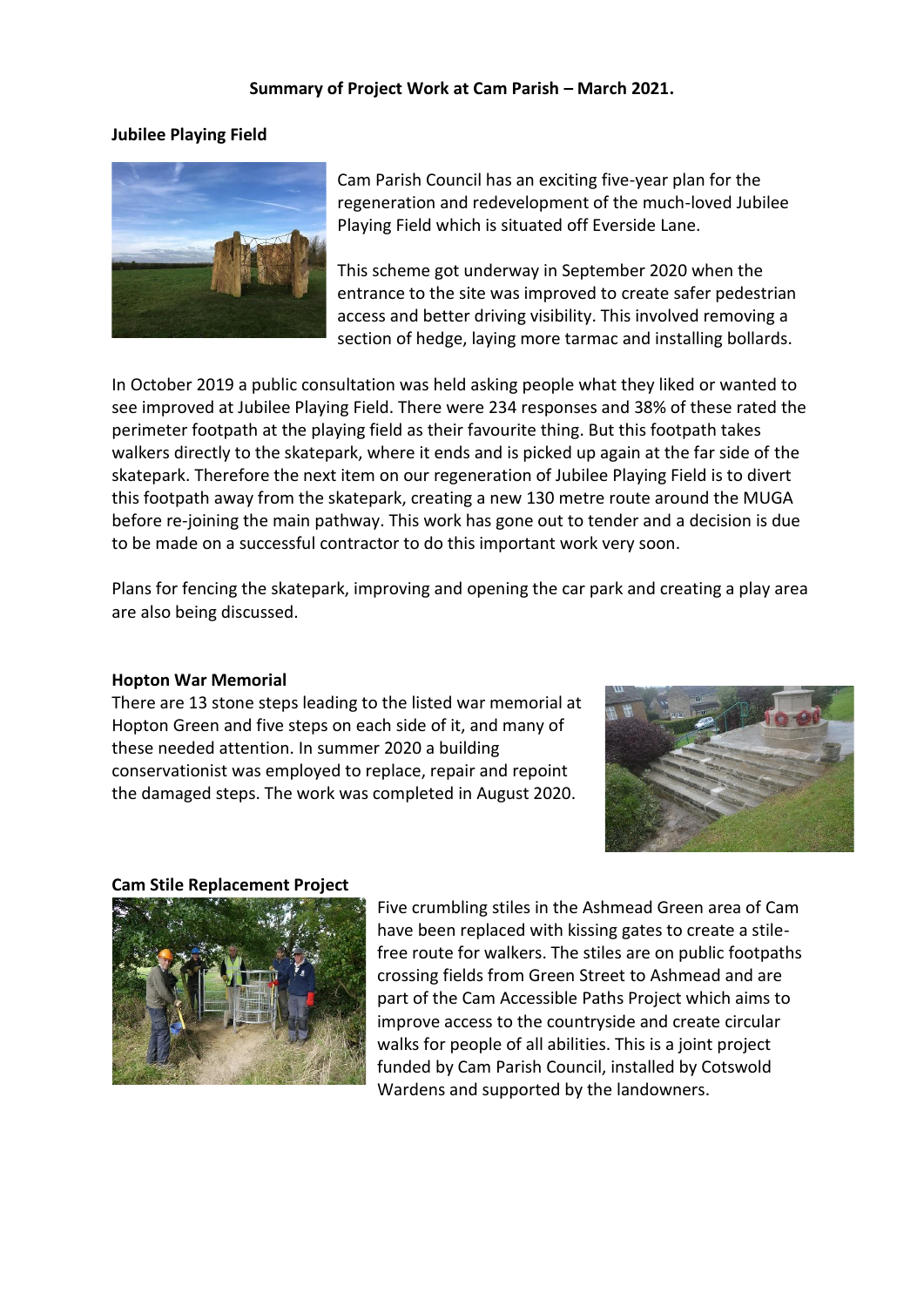#### **Rackleaze Nature Area**

Rackleaze Nature Area is owned by Tesco but leased by Cam Parish Council. It's an important feeding site for birds, bats and insects and it's hoped that one day this area will reach the status of a Local Wildlife Area (LWA).

Tree work on the site was completed over the winter and an area of low-level scrub next to the public footpath was cleared in February 2021. A maintenance contract is now in place with Stroud Valleys Project to improve the nature area.

The ultimate aim at Rackleaze is to achieve a vista of low growing but attractive plants around the boardwalk to



encourage pollinating insects such as small beetles, bees and flies. This would lead into taller foliage and some nesting habitat for birds like controlled blackberry and comfrey. This would gradually rise in height to the tree line. There are also hopes to have areas along the River Cam on the far side of the path to have safe viewing points and clearings for wildlife to bask.

Green volunteers are needed to help at Rackleaze and if anyone is interested please contact the Cam Parish Council office.

Jo Lewis, Project Officer at Cam Parish Council.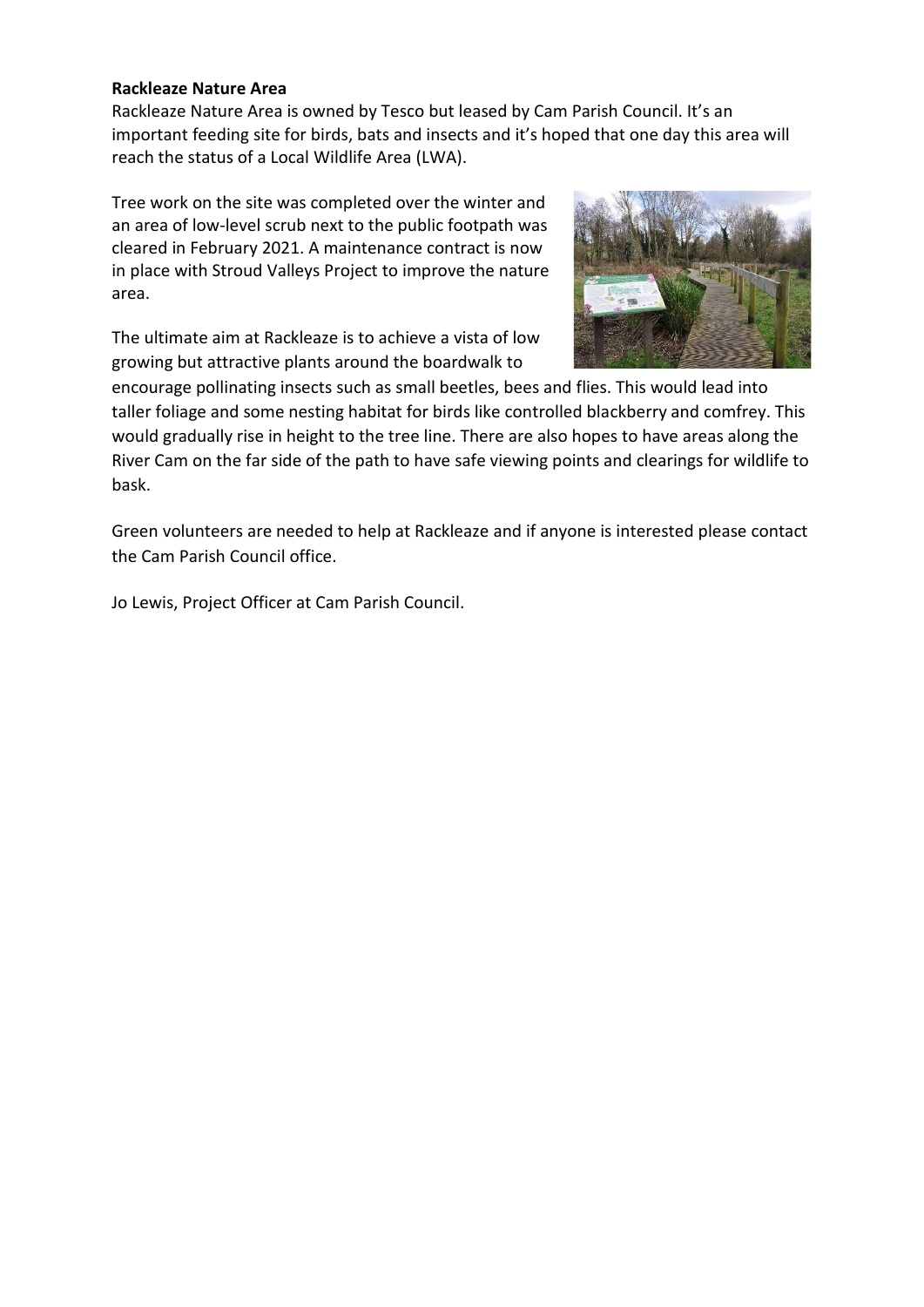## **Gloucestershire County Council Charter Group**

Quarterly meeting with the overall aim of these meetings to improve the relationships between the tiers of local government in Gloucestershire, in particular by improving both consultation and communication about policies and decisions that may affect local communities. Includes Highways Officers and GCC Communications.

Informal updates given during committee meetings and recorded in the minutes.

Councillor Jonathan Bishop